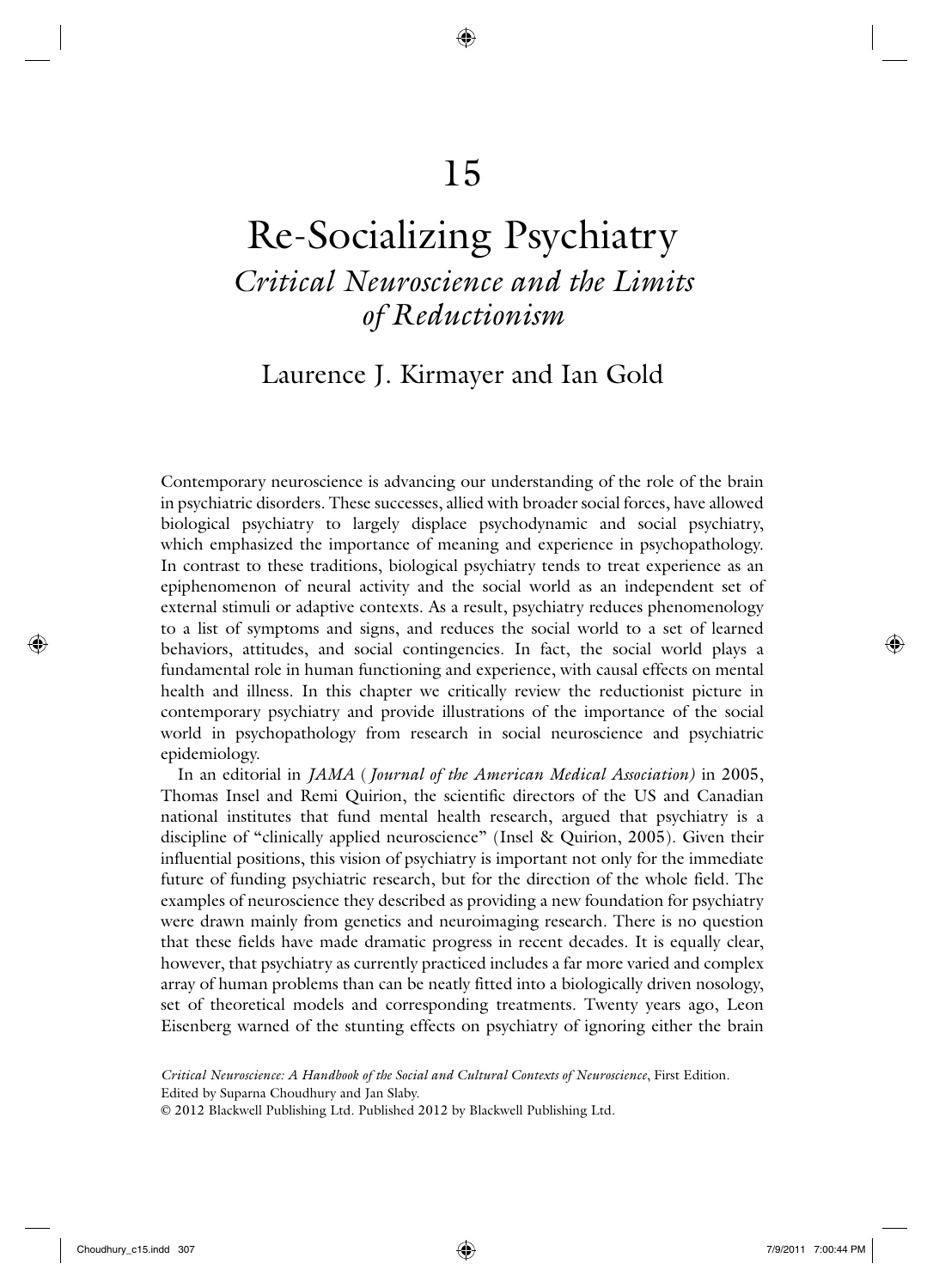or the mind (Eisenberg, 1986). To this we must add the continuing tendency to downplay the social and cultural origins of disability and distress as well as resilience and healing. Defining psychiatry as applied neuroscience valorizes the brain but urges on us a discipline that is both mindless and uncultured. Critical neuroscience can work against this conceptual shrinkage to locate psychiatric research, theory, and practice in a wider social, cultural, and political world.

Critical neuroscience aims to trace the social origins and implications of claims like those of Drs Insel and Quirion. Behind their enthusiasm for neuroscience as a foundation for psychiatry is a reductionistic view of the origins and nature of human behavior and experience as rooted in neurobiology. This neuroreductionism seems attractive and even compelling for several reasons: (1) the technologies of neuroscience have made the activities of the brain visible in new and vivid ways; (2) in some instances, neuroscientific research has generated partial explanations for specific symptoms, diseases or disorders; (3) in the social sphere, neurobiological explanations for mental illness have been embraced by many because they shift causality away from human agency and so work to exculpate individuals and their families as the causes of their own suffering; (4) the biological turn has been heavily promoted with many inflated claims because this serves powerful interests in the pharmaceutical industry; and (5) more broadly, the emphasis on neurobiology diverts attention from social, structural, and economic factors that are politically contentious. Ultimately, neurobiological reductionism in psychiatry serves a larger ideology that locates human problems in our brains and bodies rather than in our histories and social predicaments.

In this chapter we want to challenge the logic of this neuroreductionist program, especially as it applies to psychiatry. Our position can be expressed simply: the social environment makes a difference to mental life and to mental illness. Therefore, a reductionist psychiatry which restricts itself to the processes inside the brain is doomed to be incomplete. We begin by surveying some types of reductionism and challenge its commitment to the idea that a single level of explanation of human behavior is possible. We then illustrate the importance of social processes in psychopathology through examples from social neuroscience and social psychiatric epidemiology. Finally, we consider why, despite the obvious importance of higher order cognitive and social processes in psychiatry, many continue to believe that the future of psychiatry rests with the discovery and clinical application of lower-level biological explanations.

# **Varieties of Reductionism**

Reductionism has many forms or versions, encompassing methodological strategies, ontological claims, and epistemological commitments. Some forms of reductionism are useful while others may promote work that is profoundly misleading and potentially damaging to individuals, groups, and communities. Conflating the different forms of reductionism makes it hard to see the virtues and costs of each.

In the domain of psychiatry, there are at least three different versions of neuroreductionism to distinguish:

⊕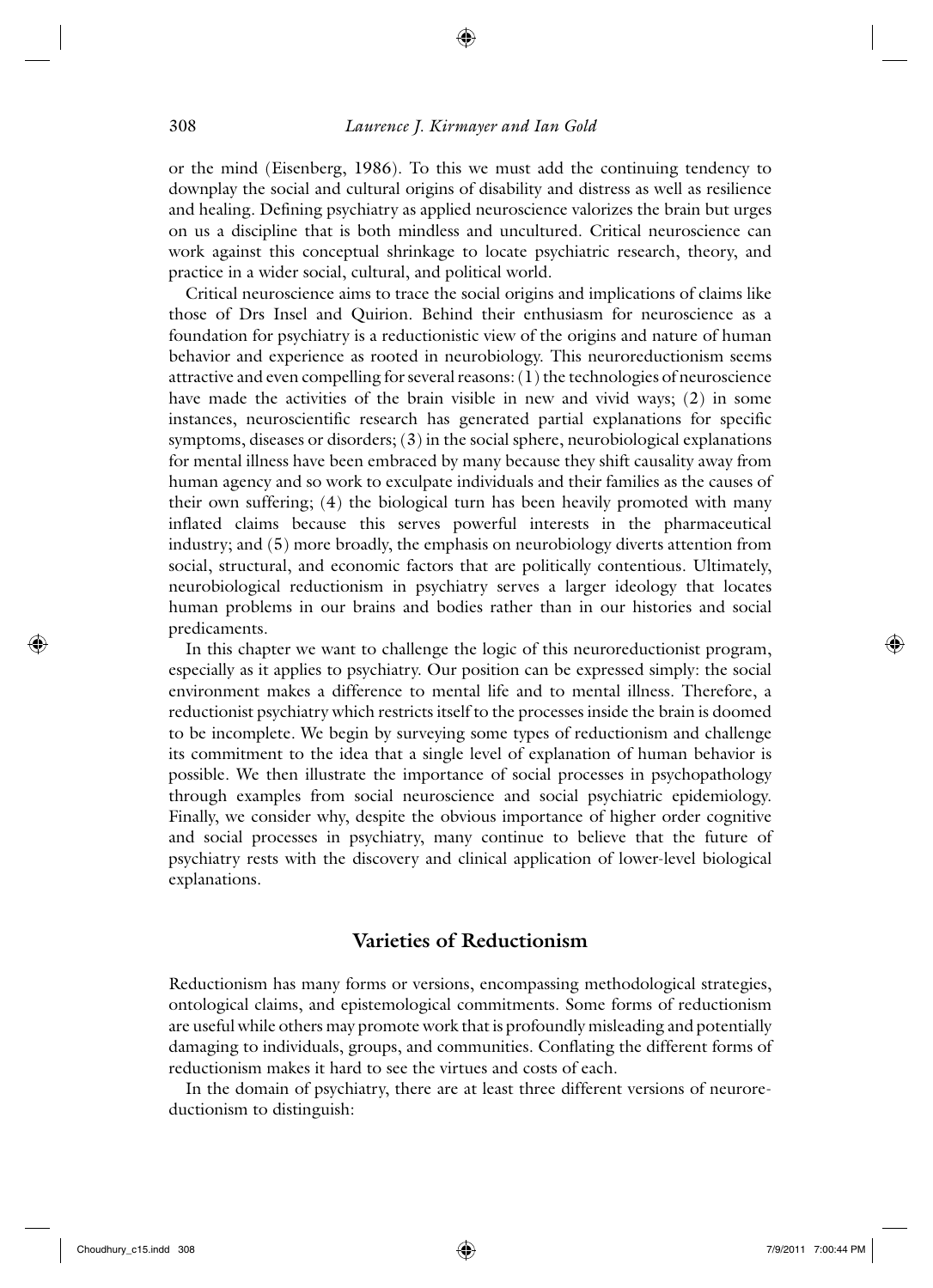⊕

- (1) *Methodological reductionism* assumes that it is a necessary and sufficient methodological strategy to break down complex systems and phenomena into simpler components or analogues to study. This includes focusing on animal models—even though these cannot address the more complex processes of narrative construction, reasoning, or imagination—and studying simple unidirectional or linear causal effects, even when it is clear that most biobehavioral systems involve circular feedback loops or mutual causality. Even when psychological processes are recognized as important, the assumption is that clinical science can advance by approaching such higher order phenomena (like pathological behavior and experience) in terms of lower-level (neurobiological) processes.
- (2) *Ontological reductionism* claims that the higher order phenomena are constituted by the lower, that is, that there is no additional entity that is introduced to give rise to these higher order (mental) phenomena. Thus, mind is nothing other than the brain (or the brain at work) and we can, therefore, ultimately dispense with our folk language that treats the psychological (or social) domain as something distinct.
- (3) *Epistemological reductionism* argues that there is no need for information about the higher order levels to explain human behavior and experience; everything that can be or needs to be known can be derived or deduced from our knowledge of lower order mechanisms. Hence, self-reports can ultimately be by-passed when we can measure what is going on inside the other person with a brainimaging device like the philosopher's science-fictional "cerebroscope." In seeing that certain patterns of brain activation have occurred, we would have all the same information about the person we derive from statements like "I am in pain" or "I see red" or "The CIA has planted a bug in my brain."

Methodological reductionism has proved an enormously productive strategy for the advance of science—though it always risks losing sight of the crucial phenomena to be explained. In fact, successful reduction often depends on using the higher order phenomena to guide the search for lower level explanations and to recognize an adequate explanation when it has been found. The mathematical biologist Robert Rosen (1968) made this argument using the example of the relationship of statistical mechanics and thermodynamics. The kinetic molecular theory represents one of the best examples of a successful reduction; it shows how the macroscopic thermodynamic properties of a gas can be reduced to (explained by) the movements (dynamics) of the particles making up the gas. However, there are an immense number of ways to describe the ensemble of gas molecules and so, Rosen argued, the rules of statistical mechanics could only be discovered because an adequate description of the macroscopic properties existed against which to develop and test the lower level theory.1 Therefore, even the most successful cases of reductionism in science argue against the adequacy of a program of research focused only on the simpler (lower-level) system as the sole methodological strategy.

<sup>1</sup> Indeed, the existence of molecules themselves was demonstrated through macroscopic phenomena like Brownian motion.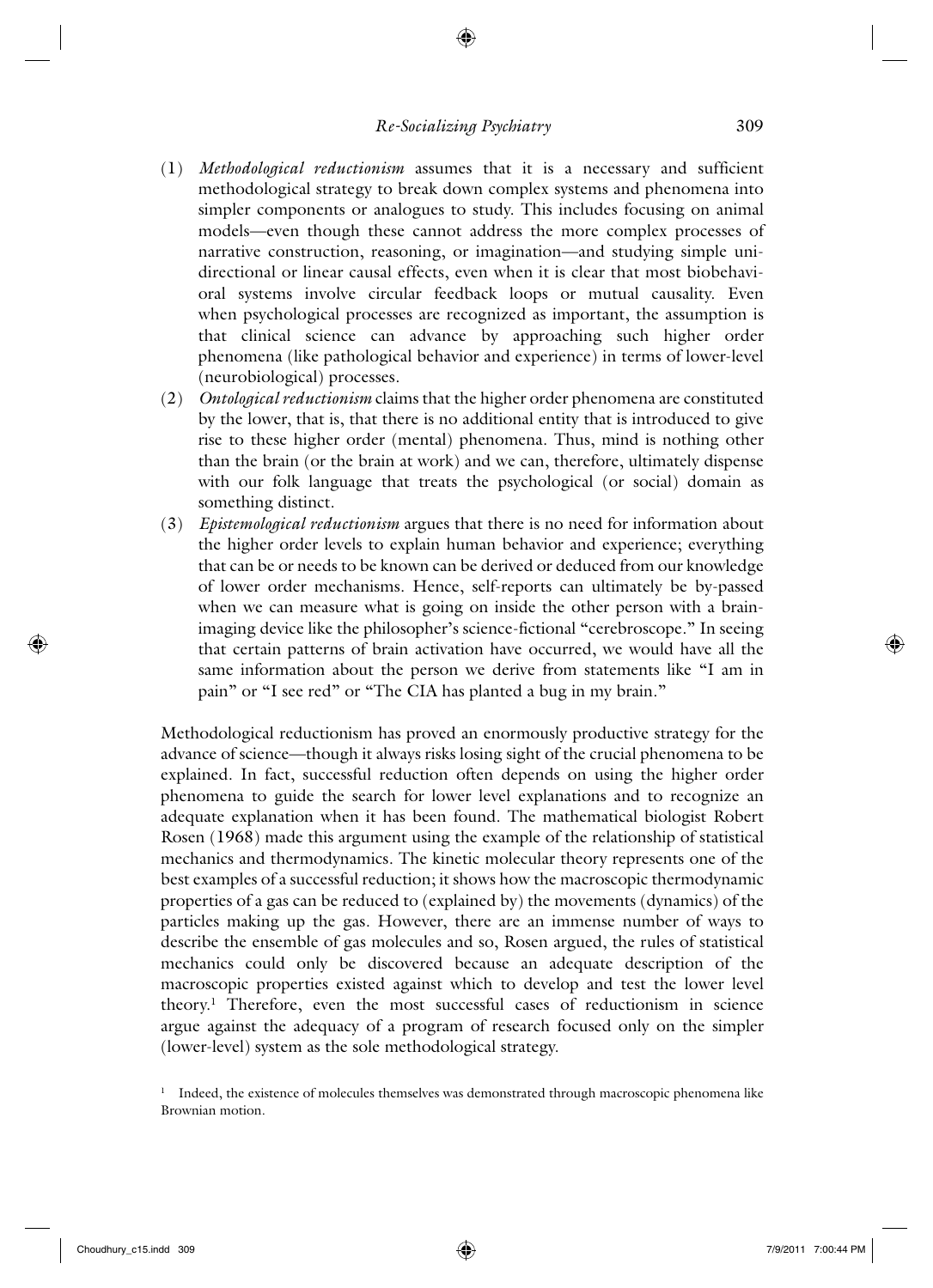♠

On the face of it, human beings are comprised of many systems at many different levels of organization: molecules, organelles, cells, tissues, organs, physiological systems, neural circuits and information processing systems, psychological faculties and functions (some of which have been called "modules"), memories, schemas and other knowledge structures, habits and dispositions to respond, patterns of interpersonal interaction, and so on. There may well be additional levels between these well-identified levels of structure. Clearly, there is no need to posit different types of substance to encompass these different levels of organization: they are all biological in the sense that there is an unbroken continuity of material constitution as one moves up and down the hierarchy. Ontological reductionism in the form of physicalism is widely accepted as part of the scientific worldview (though challenged in some traditions as still in conflict with religious values that insist on a fundamental dualism or supervenience of the spirit and the sacred in human existence). One version of this physicalism results in eliminative materialism: the idea that we can dispense with our notions of mind and experience and replace them with an empirically grounded vocabulary of neural or brain processes.

Nevertheless, explanations of human behavior employ multiple sets of conceptual models or descriptive languages that reflect different levels of organization: the social level of interpersonal relationships; the psychological level of cognitive schemas, motivations, and emotions; the neuropsychological notions of brain functions, regions, and circuits; the neurophysiological vocabulary of axons and synapses; the molecular language of neurotransmitters and receptors; and so on. Reductionism assumes that the higher levels in this list of descriptive languages either have no causal efficacy or else can be explained entirely in terms of the lower level descriptions. This means that we can dispense with the higher order language and replace it with a more fundamental conceptual vocabulary that will yield complete explanations.

The "decade of the brain" witnessed a thorough biologization of psychiatry, justified in part by this reductionist view. In psychiatric theory, reductionism amounts not only to a basic confidence in the adequacy of neurobiological mechanisms to explain psychopathology, but in a preference for lower level explanations. In this view, molecular biology represents the most basic descriptive and explanatory level of psychopathology. This reductionist view ignores the extent to which neurophysiology, psychology, interpersonal interaction, group and family process, and other social processes represent emergent levels of organization with their own structure and dynamics (Morowitz, 2002).<sup>2</sup> As such, these levels require their own languages of description and provide their own modes of explanation (Prosser, 1970). In a sense, they are all "biological" in so far as we are dealing with a single (material) world with many hierarchically structured levels of complexity. However, this is a systems biology that makes use of concepts and constructs from many disciplines to describe

<sup>&</sup>lt;sup>2</sup> A thorough-going reductionism seems to require that one aim for reduction to the most fundamental of the sciences—physics. Even if one restricts oneself to those sciences that are most basic to the phenomena of interest—here, mental phenomena—then presumably one should aim for a reduction to molecular biology. But that seems absurd. A satisfactory theory of the mind given exclusively in terms of neurons (say) would surely count as a reductionist success. Whereas reductionism aspires to fundamental explanation, science aims at good explanations, at whatever level they can be found (see Fodor, 1997)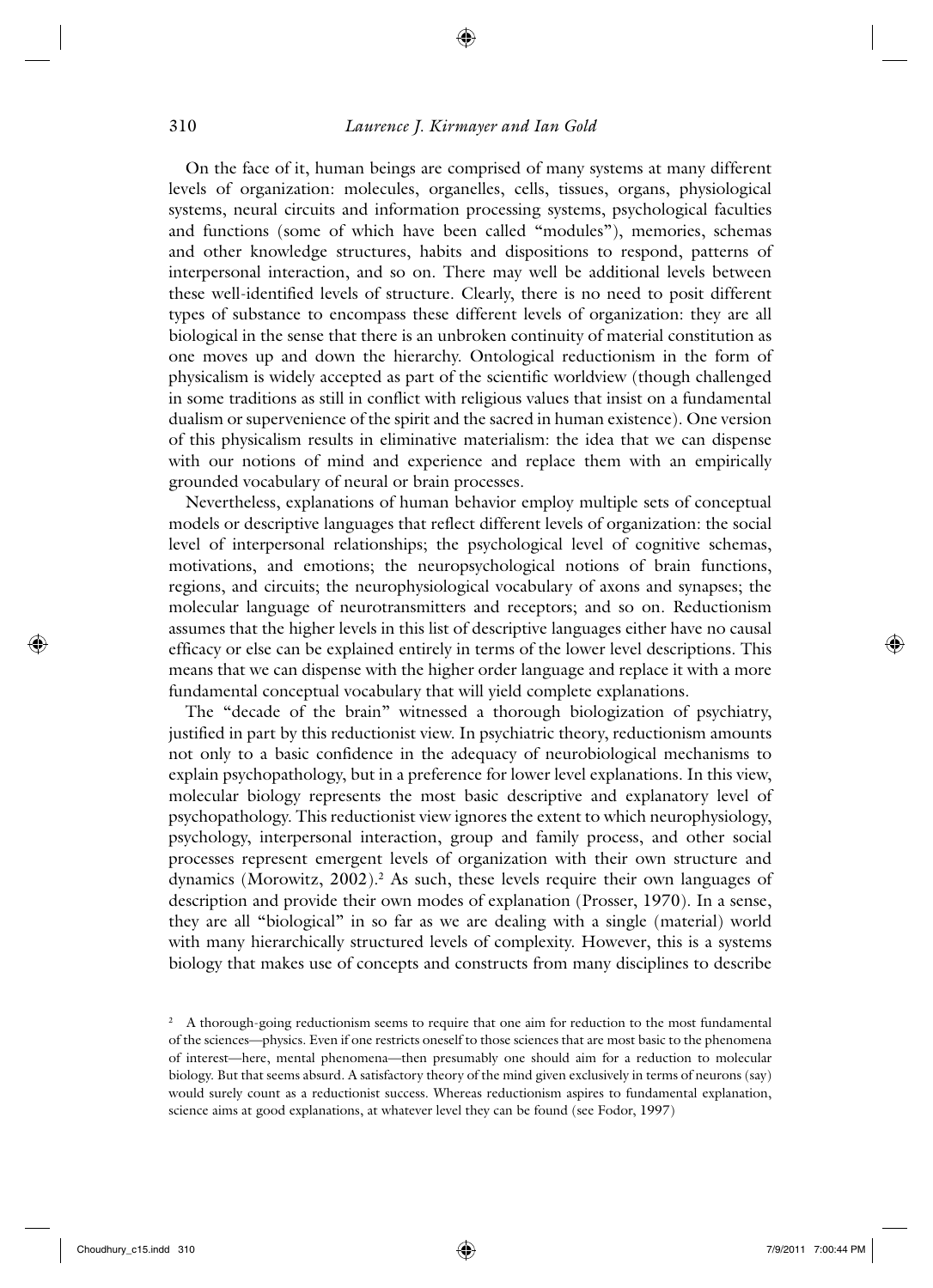and explain basic processes. The systems involved are not only molecular or neurophysiological but also social and cultural.

Indeed, there is a substantial literature on neural networks that demonstrates how even simple systems can exhibit complex properties (Scott, 2002). However, the implications of this for psychiatry are not always drawn out. Instead, we follow a "neohumoral" approach of treating disorders as the result of too much or too little of some neurotransmitter. Psychopathology, on this view, reflects a chemical imbalance. This is not only a way to simplify the complexities of neurochemistry for popular consumption—in a form that fits with prevalent metaphors of balance and harmony as intrinsic to well-being. It is used equally in clinical texts on psychopharmacology and in research on animal models of psychopathology. This model ignores the fact that neurotransmitters do not map in any simple way onto specific functions, behaviors, or disorders. Neurotransmitters are associated with pathways that perform different functions in different circuits and generally do not code for a specific type of information processing or adaptive system. As a result, a drug treatment that affects one type of neurotransmitter or receptor will have an enormous number of concurrent effects. However, the neo-humoral approach to partitioning psychiatric disorders into categories based on their putative association with disturbances of specific neurotransmitters fits with the technology of psychopharmaceuticals and so it serves powerful economic interests.

The architecture of current psychiatric diagnostic systems was underwritten by observations of the differential effects of certain classes of medication on psychiatric disorders (Healy, 2002; Wilson, 1993). In particular, the distinction between schizophrenia and bipolar disorder became very important when evidence accumulated that lithium had some specificity for bipolar disorder. Antipsychotic or neuroleptic medications, by contrast, were clearly effective at suppressing psychotic symptoms across a very wide range of different disorders. The simplification imposed by a psychiatric nosology organized according to drug classes works in part because manufacturers exaggerate the specificity of medications (most of which, in fact, work for a wide range of symptoms) and patients and clinicians are encouraged to focus on one salient therapeutic effect and ignore all of the other effects—or to view them as more or less troublesome "side-effects."

Accounts that try to explain behavior in terms of neurotransmitters often jump levels, leaving out the interaction of networks and circuits that traverse the brain—a highly differentiated "organ" with many anatomically distributed subsystems. This seems to represent a confusion between a reductionist viewpoint—which can and should make use of a wide range of biological data—and the (unargued for) view that there is a privileged biological level at which deep explanations of mental life are to be found. Similarly, attempts to correlate activity in specific regions of the brain with behaviors leave out the intervening processes of coordinating perception and activity over time. These leaps across levels sometimes work because some problems can be traced to a global problem at the level of neurotransmitters or other cellular or biochemical processes. However, the ultimate expression of most developmental problems depends on individuals' unique learning history (their character, personality, and idiosyncratic psychology) and the environmental contexts in which they live (their social world). These other levels can sometimes be minimized or ignored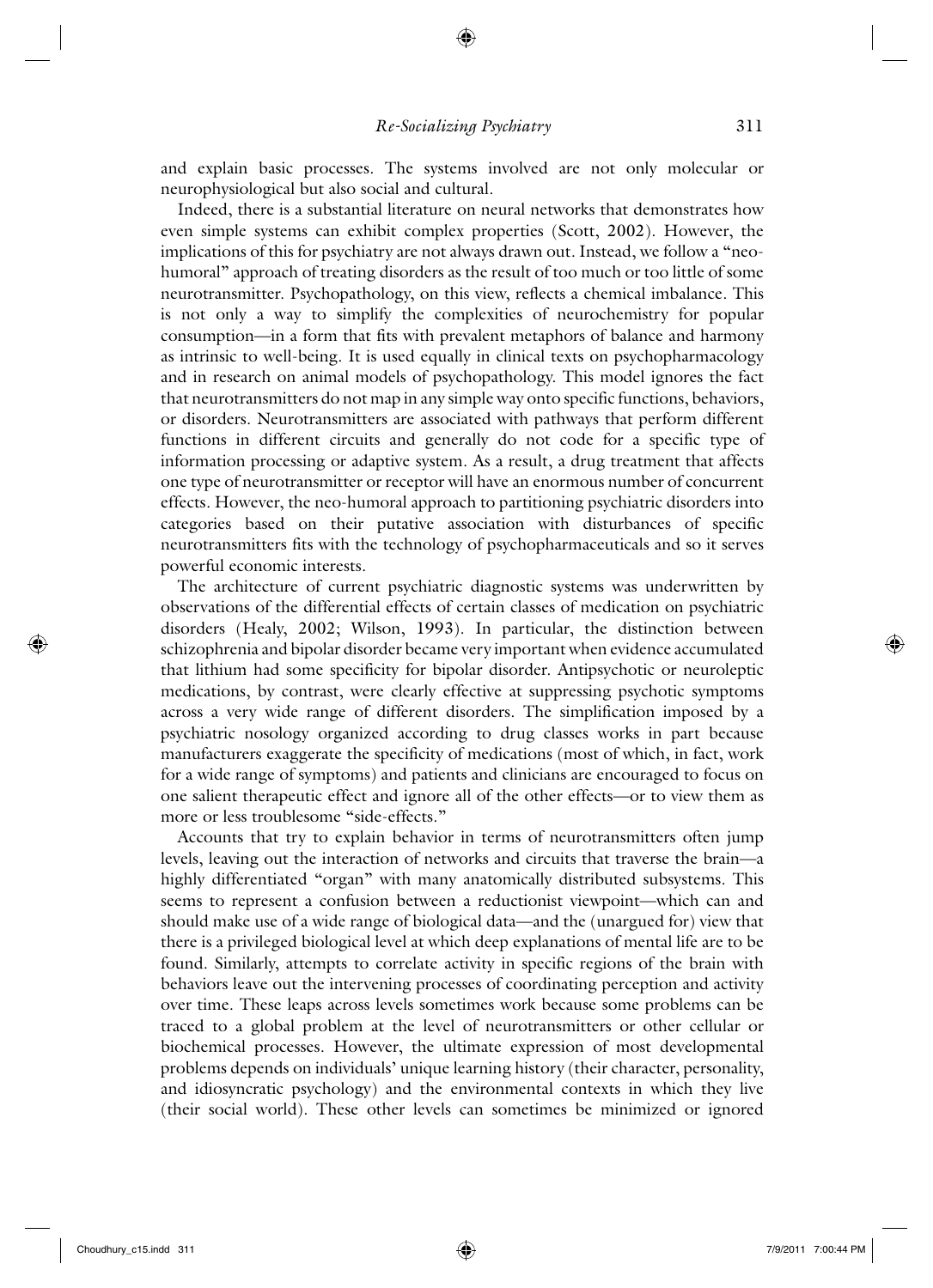◈

because: (1) there are developmental trajectories that are influenced by isolable changes in single genes or other crucial steps in epigenetic processes that persist over time and across diverse environments; (2) there are final common pathways or "attractor basins" such that the developmental history of the brain's networks do not matter much for the final forms of pathology; or  $(3)$  some of the "degrees of freedom" (types of behavior) associated with a new level of organization are held constant so that the dynamics of the system can be described in fewer dimensions or simpler terms (that is, the levels of a single neurotransmitter). This last simplification also can occur because we take our psychological constructions and social worlds as static and unchangeable.

On the other hand, it is easy to construct models of even a few interacting neurons (cell assemblies, circuits) that exhibit very complex behavior and a whole range of perturbations that could have various pathological effects. In particular, it is possible to construct a system in which the parameters associated with neurotransmission are all within "normal" limits at each location initially, but the effect of the overall pattern is to create instability or mutually amplifying interaction that is abnormal. The essential point is that systems have different dynamical properties than their components—and systems of systems have still other dynamics. As a result, each level can have its own pathological dynamics that arise from patterns of connection and coordination that are not reducible to the activity of single units—or even families of units grouped together on the basis of their use of a common neurotransmitter or other molecular characteristics. Reduction to a different level may fail to capture the patterns of interest. Systemic pathologies cannot always be reduced to problems with components of the system. The trouble may lie in the connectivity, circuitry, or activity of the system as a network—and, in the case of psychopathology, the relevant networks may include loops through the social environment of family, community, and society.

The picture given to us by biology then is of a hierarchy of systems with emergent levels of structure and dynamics at each level. Emergence, in the sense used here, refers to the appearance of new structures and dynamics in a system that were not present in the elements of the system (Bedau & Humphreys, 2008; Meehl & Sellars, 1996; Morowitz, 2002). The notion of emergence recognizes that systems have properties that are not present in their components. This is true in a trivial sense for most things: a house made of bricks gives shelter in ways that an individual brick, or even a heap of bricks, does not. But to count as an interesting case of emergence, the new level of systemic organization must have radically new properties that cannot be predicted from the properties of the components or from simpler systems. In fact, there are many examples of phenomena that occur only in the context of the larger system; and even when the rules of interaction of the components are known it may not be possible to predict the system's properties except through modeling or simulation of the system as a whole. Even when prediction is possible, it may not be the case that the more "fundamental" level of description is the most perspicuous; the emergent level may provide more illuminating explanations. Even if molecular genetics were reducible to fundamental physics, for example, it does not follow that physical genetics would be a better theory. The structure of the phenomena may be most clearly revealed at the molecular level.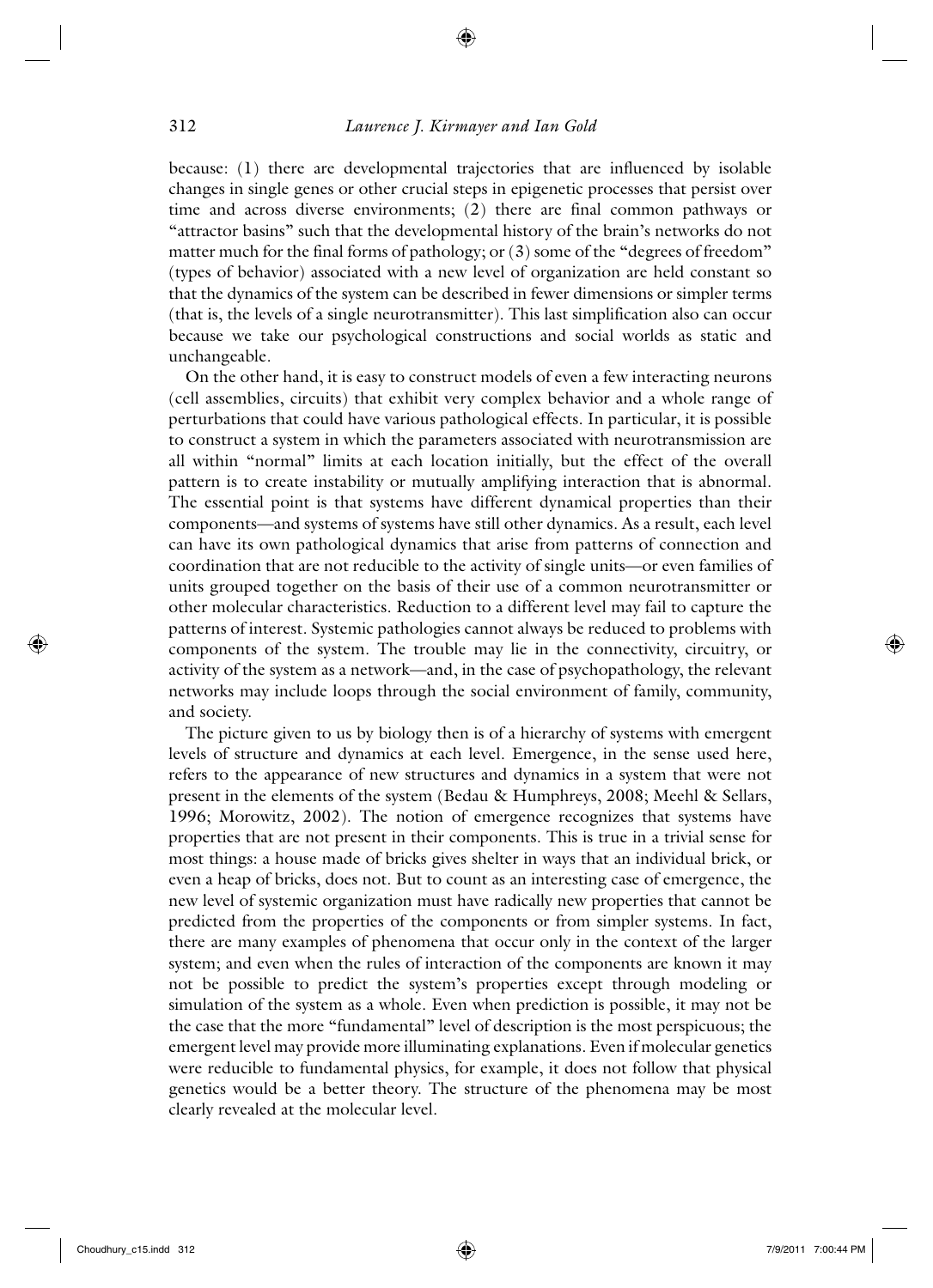♠

Nonlinear dynamical systems display a wide range of emergent phenomena that are not obvious from the rules that govern the interaction of their components (Mainzer, 2004; Nicolis & Prigogine, 1989).<sup>3</sup> These dynamic properties require new languages of description. The processes of one level organize themselves to create the structures of the next higher level which then allow new processes to occur (Pattee, 1973). An example would be the assembly of the receptor proteins at a synapse that allow neural transmission. Looking from the top down, macro-structures like a synapse can be decomposed into molecular processes. But describing the synaptic arrangement of the molecular processes requires additional sorts of information, to characterize how multiple components are arranged in space and time in relation to each other to give rise to new processes. These arrangements then give rise to specific dynamics with new properties not present in (and, arguably, not even inherent in) the elements of the lower level. The properties inhere in the *arrangement* of the molecular components, not in the components alone. It is the arrangements, organization, and spatiotemporal pattern that supply the missing ingredients needed for processes to emerge and move from one level to the next. This arrangement may be spontaneously selfassembling (as we assume it was in the origins of life or in the developmental processes of embryogenesis) or receive top-down influences from previously constructed higher order structures of greater or lesser complexity (Kauffman, 1993). Even when it appears spontaneous or autonomous, such emergence always involves specific environmental circumstances—at least in terms of the energy supplied to an open

system but often in terms of the ordering effects available from interactions with other external structures. Thus, the higher level of order or organization may not be exclusively constituted by or dependent on the lower level, local system but depends also on cooperative interactions with an emerging "macro" level or environmental context that surrounds the local system.

Against the assumptions of methodological and ontological reductionism that would direct scientific (and clinical) attention to the fundamental building blocks of nature as holding the ultimate causal efficacy and explanatory power, the hierarchical systems view of nature introduces orders of magnitude of complexity and requires that we consider a local system in its interactions with an environmental context that is partly shaped and constituted by the emerging system itself (Rosen, 1991). Studying these processes of *autopoeisis* requires specific methodologies that examine systemic properties that cannot be found in (or even predicted from) the isolated components (Kauffman, 1993; Maturana & Varela, 1980).

There is debate about the sense in which these emergent levels are really ontologically distinct. Certainly, they are all physically instantiated with the same raw materials that make up the rest of the world, but their new properties (complex behaviors,

<sup>&</sup>lt;sup>3</sup> A linear system can be reduced to a weighted sum of its components, which leads to the notion of linear causality (Scott, 2002): if a certain cause C<sub>1</sub> leads to an effect,  $E_1$  and another cause C<sub>2</sub> leads to effect  $E_2$ , then the co-occurrence of both causes will lead to a state that is a sum of the two independent effects, that is  $C_1 + C_2 \rightarrow E_{1,2} = E_1 + E_2$ . In contrast, nonlinear systems do not have such independent effects of causes on outcomes and hence we can speak of nonlinear causality in which  $C_1 + C_2 \rightarrow E_{1,2} \neq E_1 + E_2$ . The system is literally more (or other) than the sum of its parts. Much has been learned about a variety of nonlinear dynamical systems but many systems remain mathematically intractable and can only be studied through computer models or other analogues.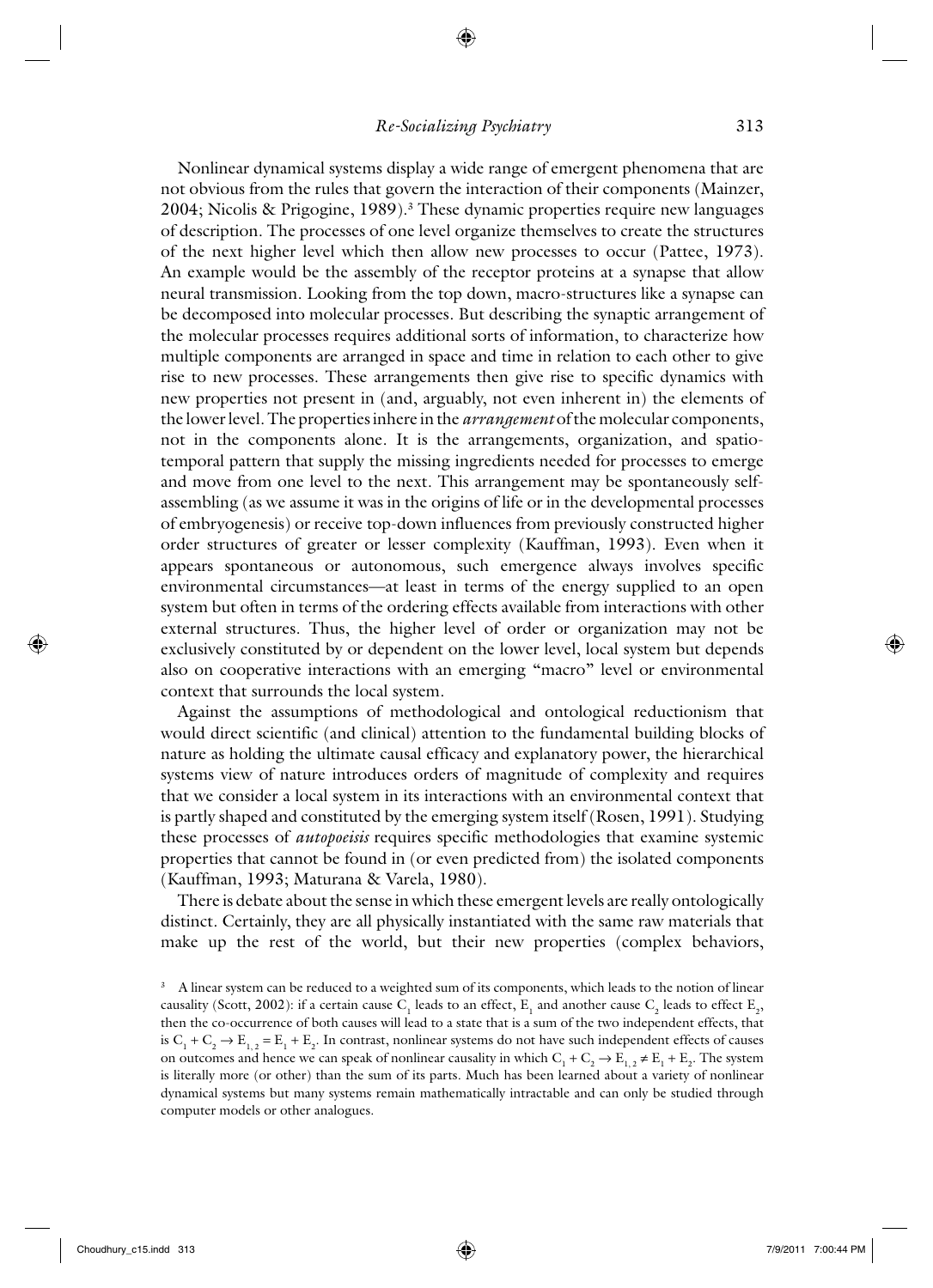# 314 *Laurence J. Kirmayer and Ian Gold*

⊕

reproduction, self-repair, adaptation to new environments) seem substantially different in kind from those of simpler systems, in that they demand different theoretical formulations and may, in turn, be more or less informative about the mental phenomena of interest. It is more contentious whether this systems view demands a new epistemology of science (Maturana & Varela, 1987; Wolfram, 2002). However, the higher levels of organization of the nervous system do pose special problems for our notions of the nature of knowledge—of what can be known—and how we come to know it.

# **Ontologies of Mind**

Social factors are implicated in the development of mental phenomena. Where does this leave the question of reduction? Methodological reductionism, as a set of prescriptions about how to do science, is largely a pragmatic question. How best to decompose a system for study is a question that continues to be addressed in the conduct of scientific research itself. No one doubts that along with taking a system apart, one must also be able to reconstruct its functioning within a successful theory. As a result, methodological reductionism can be taken as a family of techniques that are demonstrably effective for studying particular processes but that must be guided by theories of the higher order phenomena that the reductionist method aims to address.

Ontological reduction is, perhaps surprisingly, an area of continuing controversy. Leaving dualist options entirely to one side, the fact of the significant interactions between psychological processes and the environment raises the possibility that mental life requires more than the brain; it can include tools or aspects of the outside world crucial to mental life. There is a long tradition arguing that mental life extends into the environment through processes of embodiment and enactment. The anthropologist Gregory Bateson (1972) argued that tools were extensions of mind, which emerged from a social ecology. Maturana and Varela (1980) argued that cognitive processes could only be understood in terms of the organism's interactions with the environment. These theories do not claim that mind is a different substance than body, but that there are emergent processes that are new and different in substantial ways from the prior or lower level of organization from which they arise. In some sense, therefore, they represent new phenomena with distinct ontologies.

A controversial version of this "extended mind" hypothesis was articulated by Andy Clark and David Chalmers (1998; see also Clark, 2008) in a paper in which they offer the following simple thought experiment: seeing an advertisement for an exhibition at the Museum of Modern Art (MoMA) in New York City, Inga remembers that the MoMA is on  $53<sup>rd</sup>$  Street and starts walking in that direction. Otto also sees the advertisement and decides to visit the exhibition. Unfortunately, Otto suffers from Alzheimer's disease and is losing his memory. In an effort to cope with the disability, he has begun to carry around a notebook in which he keeps various bits of information. Consulting his notebook, Otto finds that he has written in it the address of the MoMA. With the address now available, he too heads in the direction of the museum. Clark and Chalmers argue that there is no principled reason to think that Otto's

⊕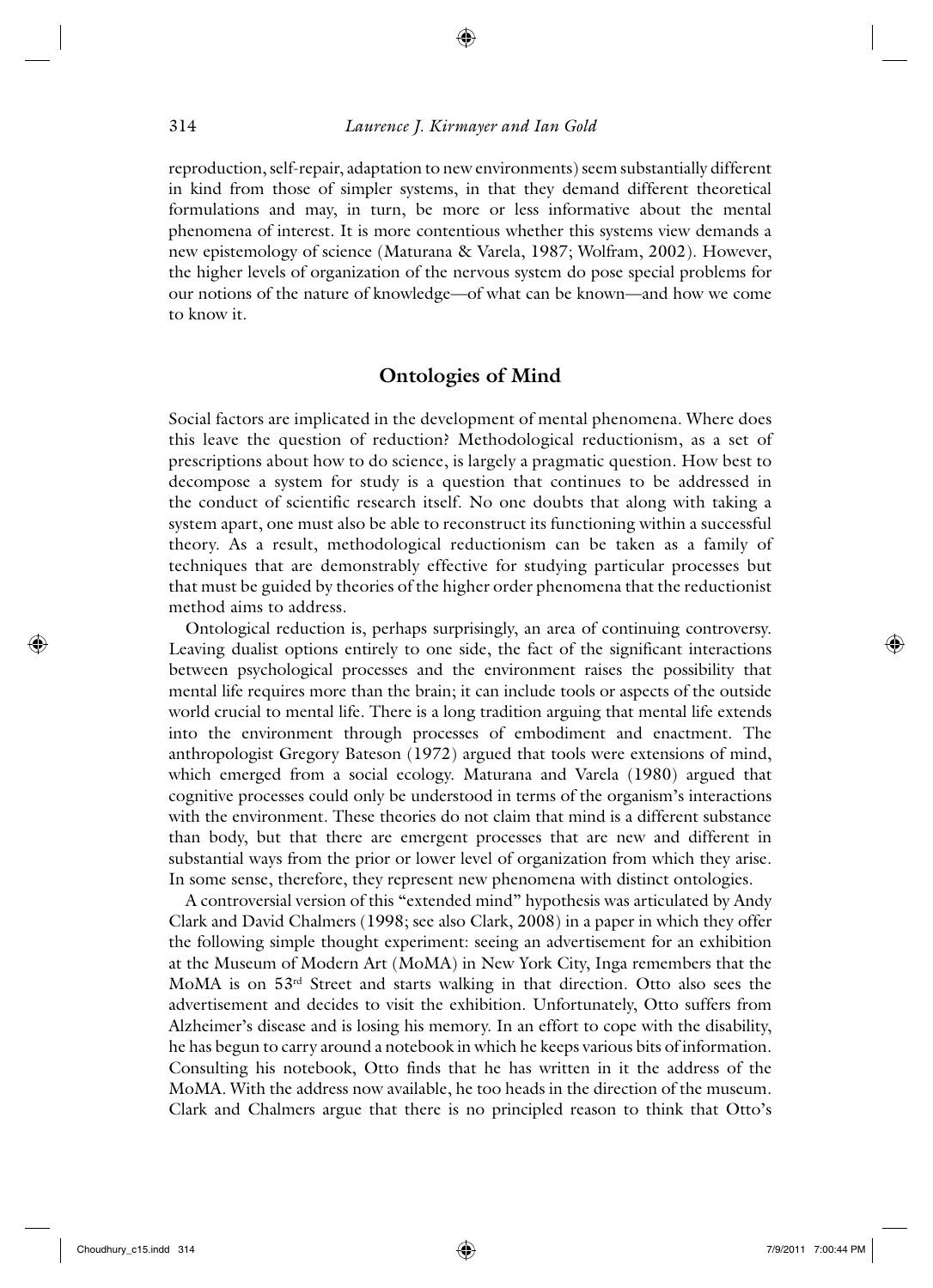notebook is not part of his mind, despite the fact that it is, of course, not part of his brain. Since it performs precisely the same function as Inga's memory, it is no more than prejudice in favor of the biological that leads us to exclude it from the domain of the mental.

It seems clear that the mind does not involve a new physical substance but there are nevertheless new sorts of processes, entities, and events that come into being as a result of social arrangements and interactions that may both augment and constrain brain activity (Hacking, 1999; Searle, 1995). Recognizing the importance of the social world could lead one to reject ontological reductionism even though one does not believe in non-physical entities like souls. The very words you are now reading emerged from a collaboration between two authors that has resulted—we would like to think, at any rate—in an intellectual product that is more than the sum of its parts. If one were inclined to see the mind as extended beyond the skin, then social interactions of an intellectual kind would regularly engender cognitive activity that would be *ontologically* different from the mental activity of a single person.

The social arrangements of interpersonal interaction can give rise to new sorts of cognitive and brain activity. Some of these interactions are governed by rules and institutions, others by the physical configuration of space and place. To the extent that we accept that the social world creates new sorts of things with their own structures and processes, we can speak of new ontologies, with a social and cultural history and a contemporary politics (Hacking, 2002).

Whether or not we grant the social world a distinct ontological status, it clearly can be decisive for individuals' health and illness (Wilkinson & Pickett, 2009). Psychiatric theory and practice therefore must include knowledge of social context. The crucial question then is what a social view of mental illness does to epistemological reduction. Commitment to this form of reduction is the most theoretically and practically significant because it is here that the question of the right approach to a science of mental illness must be decided. Leaving aside the question of the extended mind, there is broad agreement that the mind is ontologically nothing over and above the interactions of brain, body, and environment. But that fact does not constrain what theories of the mind or mental illness will turn out to be correct, any more than the fact that the universe is made up entirely of quarks implies that every scientific theory must be a theory of quarks. Larger-scale phenomena have their own dynamics and hence require their own languages of description of macro-level processes. "The world," as Jerry Fodor (1997, p. 162) puts it, "runs in parallel, at many levels of description."

Even with respect to the brain itself, there is controversy over the levels of description needed. While there may be wide agreement among neuroscientists that the emergent levels of organization seen in the nervous system do not require a different physical ontology, it is less clear whether they require a different epistemology. Cognitive systems are intentional—they refer to events in the world and can only be rightly understood as parts of loops that involve perception and action in the world. This leads to an epistemological problem when efforts are made to understand the cognitive system by isolating it from the environment. This dilemma is still more contentious when one considers the phenomena of consciousness and self-awareness. Whether or not subjectivity requires different ontology (following Chalmers (1996), Jackson (1982), and Nagel (1974)), it certainly requires a different epistemology. Moreover, this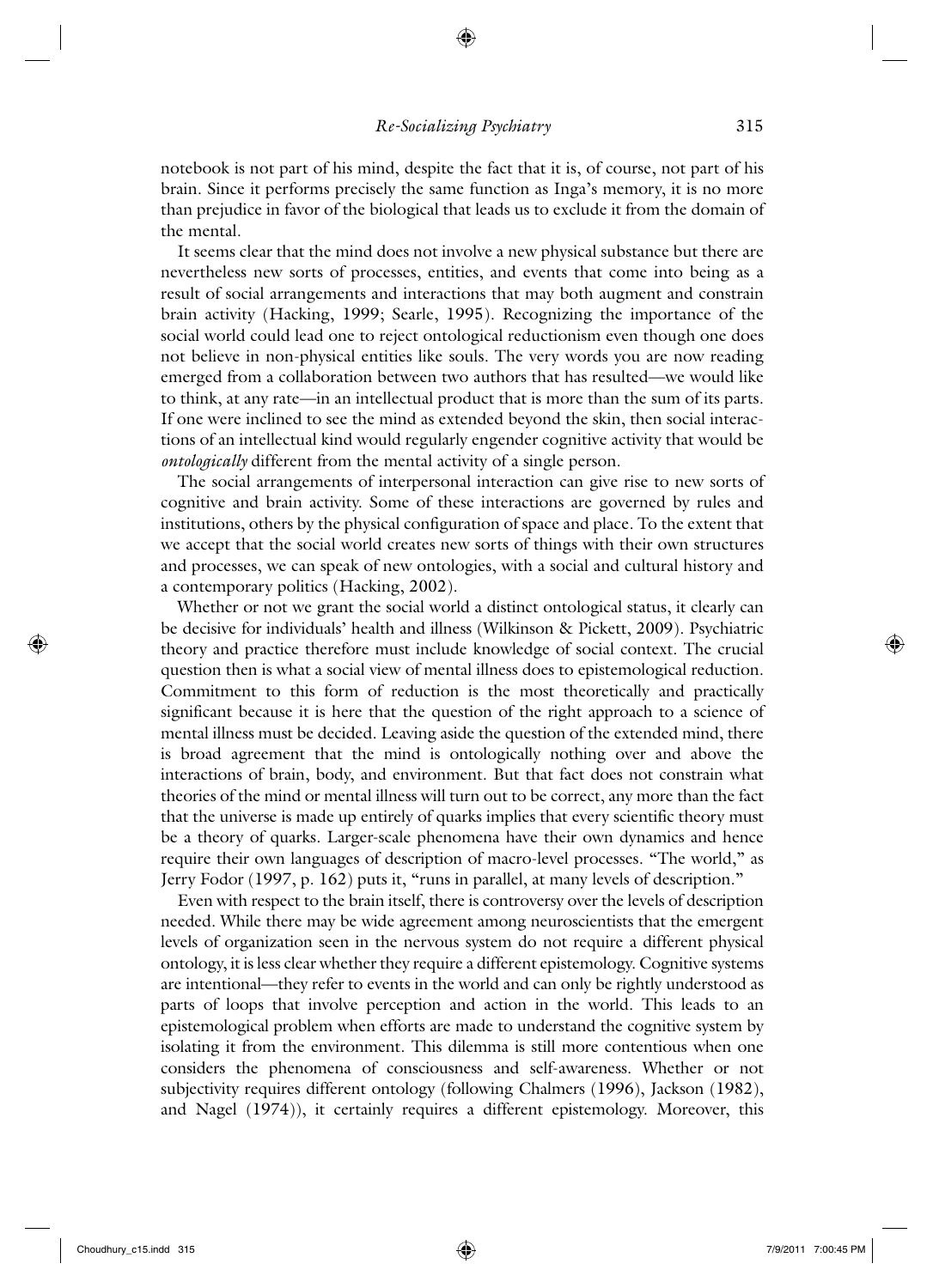# 316 *Laurence J. Kirmayer and Ian Gold*

♠

epistemology must not only respect the privileged (though also biased and distorted) perspective of the subject and the role of their agency in constructing both their own experience and the larger social world, but also the emergence of many aspects of mind and self through that self-constituting interaction with the social world.

# **Subjectivity and the Social Construction of the Self**

A special type of emergent phenomenon characterizes the human brain: that is the ability to construct representations or descriptions and to operate at this logical level. Abstractly, this is what makes the brain utterly different than the liver or the lungs. The brain does not secrete or exchange information with the world the way other organs operate: it manipulates patterns. This has been captured in the notion of the brain as simultaneously a dynamical system and a cognitive or linguistic system (Pattee, 1977). Another analogy that leads to a similar distinction was introduced by von Neumann in his comparison of the brain and the digital computer: both require hardware and software to process information (von Neumann, 1958). In principle, these are distinct and dissociable.<sup>4</sup> For digital computers, the hardware may vary in speed and other characteristics but as long as it can carry out a basic set of computations it suffices to run any conceivable program. In reality, of course, knowing the characteristics and constraints of the hardware allows programmers to devise more efficient programs that run especially well on specific hardware. In the case of the brain, the software is instantiated as changes in the hardware; that is, the abstract manipulation of symbols and its physical realization in terms of neural networks are thoroughly intertwined. The structure of the brain exerts constraints on what is easy or difficult to compute—resulting not only in the limits of specific cognitive abilities but in the bounded nature of everyday rationality and our propensity for certain types of systematic biases, errors and akrasias.

The programs that are inscribed in the brain reflect our developmental histories and the demands of the contexts or environments in which we dwell. A unique set of these programs concern our abilities to monitor, represent, control, and reflect on our own behavior and experience. These control processes include efforts to match or reconcile our behavior to various standards we have, some of which are attached to a sense of our social personhood or to our subjective sense of selfhood. A lot goes on both in and around the construction and reconstruction of the sense of self as one or more images, plans, or narrative centers that include a sense of personal history (grounded in memory), agency, and subjectivity.

<sup>4</sup> The links between hardware and software may include the ability of software to modify hardware—this lay behind von Neumann's notion of self-reproducing automata (von Neumann, 1951). Because any physical instantiation of a program requires energy to make order out of disorder in the course of its computations, running a program inevitably has physical effects on the substrate that conducts its computations. Thus, a program that runs in a rapid loop could overheat the processor and set the machine on fire or cause a meltdown. Even computers, therefore, have bidirectional causal pathways between hardware and software. Nevertheless, the functioning of the software (the linguistic level) can be described in hardware-free terms and has its own logic and "pathologies."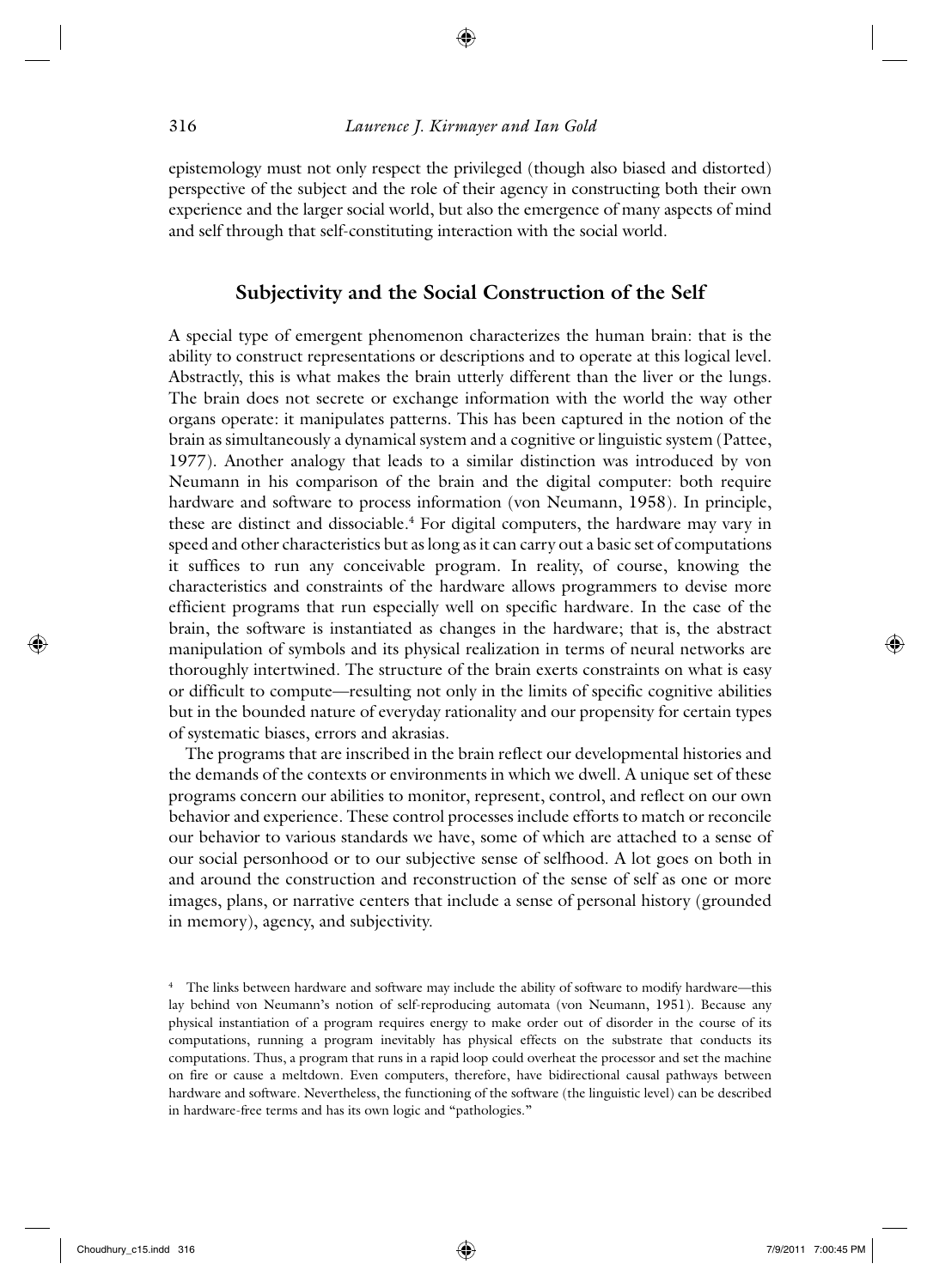♠

The sense of subjectivity and selfhood we experience from the inside interacts with a social construction of personhood seen from the outside. As persons then, we have emergent levels of organization of behavior associated with subjectivity and selfawareness and with our social roles and the corresponding responses of others. The self cannot be fully reduced to any lower level of structure or representation.<sup>5</sup> The self is not an arrangement of synapses and the cultural world is not an aggregate of individuals' cognitive or neural representations. The brain cannot stand in for the person and the person cannot stand in for society or culture. So, to achieve and maintain a person-centered viewpoint, we need to understand the ways in which people use and are used by their brain and their culture.

The recognition that, as subjective agents, we are not simply manifestations of brain activity but that we *use* our brains, reflects the supervenience of the self as an organizing system that can reflect on and work with the idiosyncrasies of the brain and the body it inhabits. Our brains are plastic and pluripotent and we can feed and nurture them or abuse them with chemical substances we ingest or experiences we seek out—indeed, we can choose to expose them to new environments where they are shaped, sculpted, and transformed (Malabou, 2008).

On the other hand, conscious self-direction is not the only determinant of behavior. Non-conscious cognitive processes and non-cognitive regulatory processes—like the activity of the cardiovascular system or the gut—constantly influence our behavior (and our experience of agency). Some of these non-conscious processes may organize behavior in a planful or purposive way. In a sense then, to the extent we identify the self with the conscious "I," we might think of the brain as using us for its own purposes, compelling us to do things we would rather not (Wilson, 2004). The awkward locution of "being used by one's brain" is not meant to misplace agency, but to counteract the tendency to exaggerate the autonomy and agency of the self that comes from a person-centered view of the world. It also opens the door to recognizing that our brains can betray us or can be hijacked by others—the domains of psychodynamic theory and the social psychology of persuasion, respectively, each with its own hermeneutics of suspicion.

Similarly, contemporary social sciences tend to exaggerate the agency of the individual against the constitutive and countervailing forces of the social world. Ascribing agency and purpose to society is not meant to personify impersonal networks (though for groups and communities this does make sense), but to acknowledge that we live

<sup>&</sup>lt;sup>5</sup> Though, to the extent that the self reflects distinctive patterns of responding to context, it may be partially inscribed in lower level dispositions to respond, that persist even when self-awareness is damaged or constricted. Consider, for example, the person with Alzheimer's who, while showing an alteration of personality or "loss of self" (Cohen & Eisdorfer, 2001), nevertheless, reveals flashes of their old self in certain turns of phrase, emotional responses, or other patterns of behavior. The self, like other complex representational processes, may be holographically distributed in the brain so that destruction of some areas does not simply eliminate its processes but degrades their specificity or detail; much as cutting up a hologram results not in a fragment of the original image but in a blurry version of the whole image. The notion of distributed networks in the brain has a long lineage that antecedes the invention of holography (Pribram, 1990). Of course, to the extent that the self resides in (or is sustained by) interactional processes, its preservation or loss—in Alzheimer's or other neurological disorders—depends on interpersonal processes (how others perceive and respond to the afflicted person) as well as on the neural machinery of memory and self-reflection (Herskovits, 1995).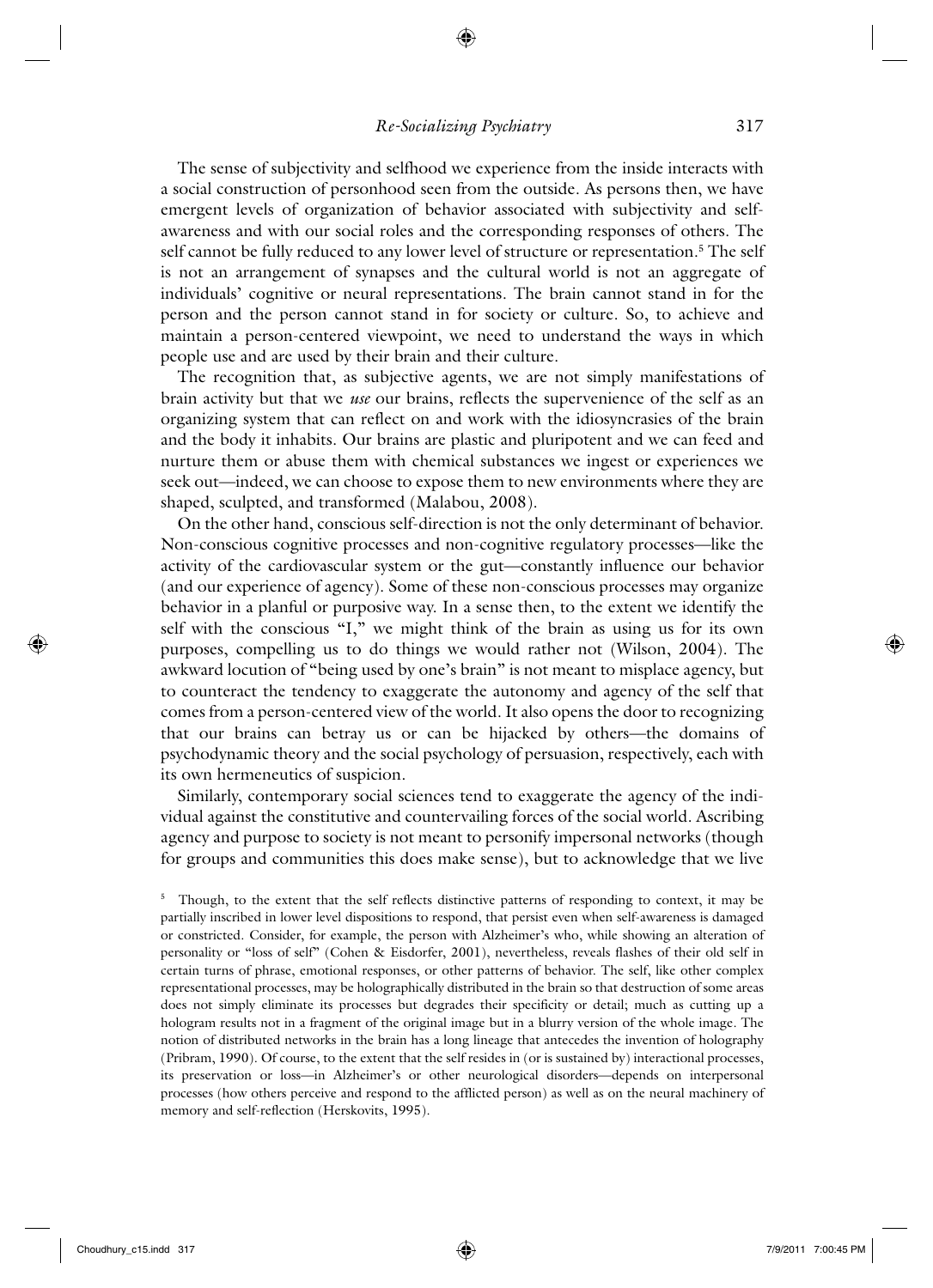in and among dense networks of interpersonal and institutional processes that shape our developmental trajectories. These processes are not expressions of a passive social matrix in which we can freely locate ourselves, but are themselves determined by political and economic interests. One way in which these larger political-economic formations influence us is by structuring the social worlds that afford us identities, power, and purpose. They underpin the collective notions of personhood that define our goals and aspirations. They influence the narratives that regulate our sense of autobiographical memory and identity and the forms of embodiment through which we acquire our sense of self. And, with technologies both old and new, they may reach past the self to directly manipulate the neural substrates that subserve the programs of the self.

In the face of this complex hierarchy of levels of organization and the emergence and supervenience of subjectivity and agency, the epistemology of biomedicine requires some rethinking. Biomedical practitioners generally assume that we can treat verbal reports as more or less accurate indices of bodily experience (Kirmayer, 2008). When a patient says "I am in pain," the assumption is that there is a specific physiological process (or one of a family of processes) going on in the body and the brain that yields a specific experience, which the person can then reliably report. Of course, patients may be "unreliable historians" and either exaggerate, minimize, or deny their experience. But this only reinforces the sense that the normal condition allows a direct link between bodily events, symptom experience, and clinical presentation. With such naive semiotics, biomedicine ignores the way in which experience is shaped by an array of psychophysiological and psychological processes that depend on past learning, cognitive schemas, memory, and attention. In addition to this cognitive and attentional mediation, both experience and its verbal report depend on context and may involve more or less conscious attempts at rhetorical selffashioning and positioning. A symptom report, autobiographical story or response to a question, must then be understood not just in terms of the individual's history but also in terms of their relationship to the interlocutor, to unseen participants in their social world who wait beyond the doors of the consulting room, and indeed, in terms of the circulation of ideas and ways of construing oneself in local communities and global systems (Kirmayer, 2000).

The complexity, ambiguity, and indeterminacy of verbal reports is not simply a matter of "noise" in a communication channel confounding what would otherwise be a clear communication. There are aspects of experience that can only be known in and through language because they are made up of language in the first place and reside in cognitive structures and corresponding ways of thinking, or else are located in a conversation as a discursive formation or way of speaking. On this view, knowledge and experience are socially constituted and not reducible to an internal representation in the mind or brain of an individual (Bloor, 1983). Nor is it merely a matter of an "epidemiology of representations," each carried by an individual and distributed according to social position (Sperber, 1996). Rather, the discursive formations that constitute complex experiences of selfhood reside in culturally constituted forms of life.

This points to an important limitation of current work in social neuroscience which, despite its recognition of the importance of the social world in the evolution and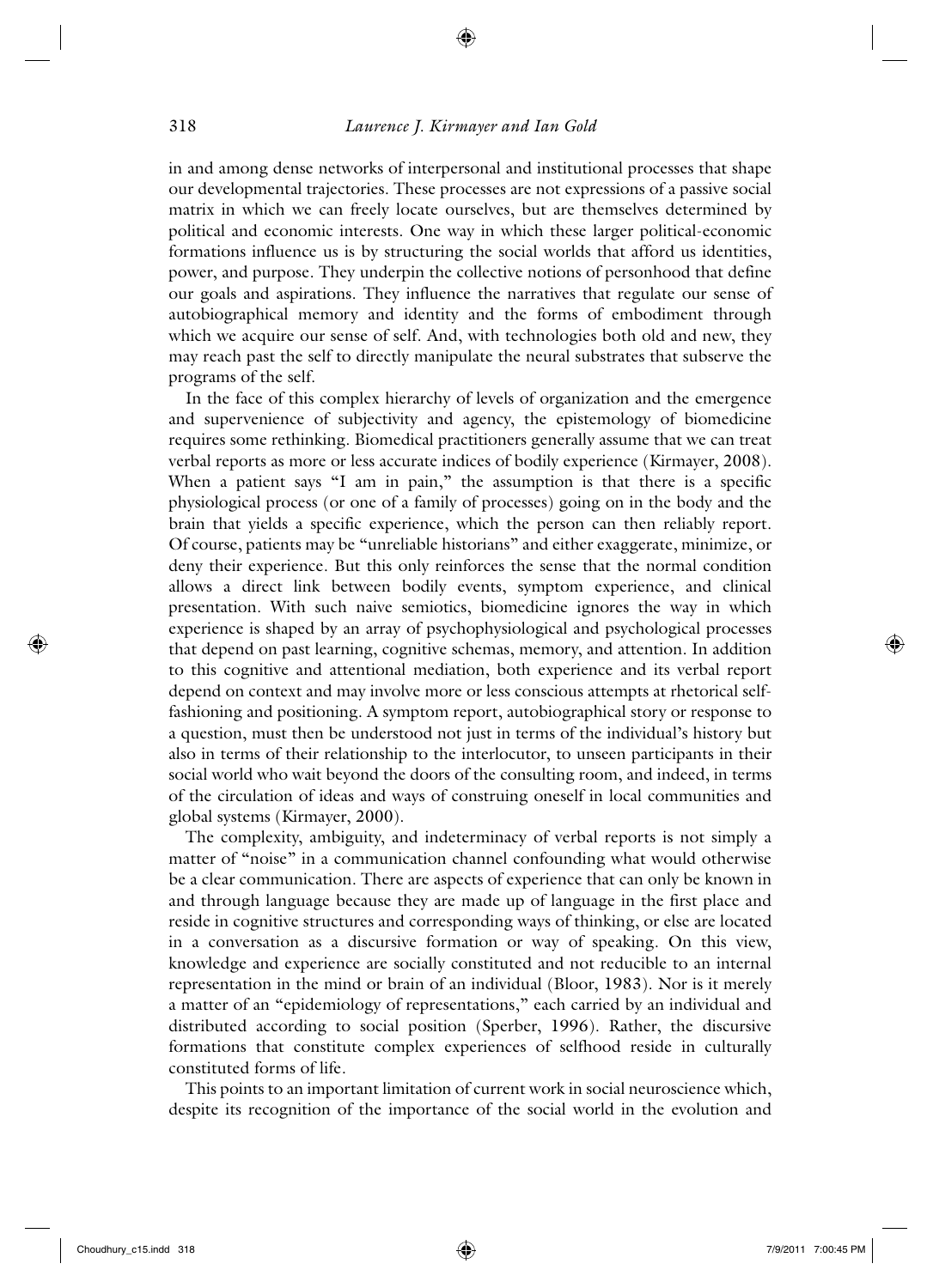⊕

development of the brain, tends to focus on lower-level biological phenomena (Insel & Fernald, 2004). For example, studies that show how important the neurohormones oxytocin and vasopressin are for our feelings of love and attachment, have important consequences, including alerting us to the possibility that psychiatric treatments like SSRIs might undermine romantic love and stable attachments in couples (Fisher, Aron, & Brown, 2006). But this model captures only a small part of the tapestry of thoughts and feelings, interactions, and interpersonal responses that go into the experience of different forms of love. Recognizing the power of a hormonal system may give us an understanding of some of our vulnerabilities and some leverage in responding to the human predicament—but it does not eliminate the choice of stance and strategy to pursue our lives. That requires a different level of analysis and a different language of description.

We can see this in studies on the psychobiological effects of an affectionate hug, in which holding another person close for a time stimulates the release of oxytocin, which in turn causes feelings of comfort, calm, trust, and, eventually, attachment to the other (Carter, 1998; Insel & Fernald, 2004). The more frequent the hugs, the greater the oxytocin release and the stronger the induced feelings of calm and trust, with health benefits in terms of reducing heart rate and blood pressure (Light, Grewen, & Amico, 2005). But the effects of oxytocin interact with contextual factors that shape the meaning of the embrace. Women in a warm, supportive relationship experience stronger oxytocin effects in response to physical contact with their partner (Grewen, Girdler, Amico, & Light, 2005). Of course, even before any contact, we have the opportunity to anticipate and interpret the meaning of an embrace, which may be desired or unwanted, socially appropriate, or transgressive. And during the embrace, thoughts and competing emotional responses can give the experience layers of reinforcing or contradictory meaning that may override any hardwired or previously learned propensity to respond.

On a larger temporal and social scale, love involves a refiguring of our personal identities, biographies, and life trajectories. We locate ourselves in relation to the loved one, and space itself is reoriented to define the familiar places of hearth and home and the unfamiliar spaces of the public realm, which are progressively more unfamiliar. So love involves cognitive maps as well, even if there are some contour lines drawn by gradients of comfort and response that are based on experiences linked to hormonal mechanisms of attachment. The affective systems revealed by social neuroscience interact with other biobehavioral systems, as well as cognitive and interpersonal processes to create a map of our local social worlds with hills and vales corresponding to places of safety and danger, comfort and distress. But this is only a sketch of a social world, with its own exigencies, that exceed in complexity any of our cognitive constructions. Love and marriage have their own interpersonal dynamics that are not reducible to psychological or biological processes (Gottman, Murray, Swanson, Tyson, & Swanson, 2002). In addition the local system of a marriage is embedded in larger social institutions that regulate its meaning and durability.

Social neuroscience certainly gives us insight into the dynamics of attachment in prairie voles and other animals and the same systems can be shown to be operating in humans. At the same time, it is unclear how far this takes us in an understanding of human love and attachment. As Insel and Fernald (2004) note, "Less clear is the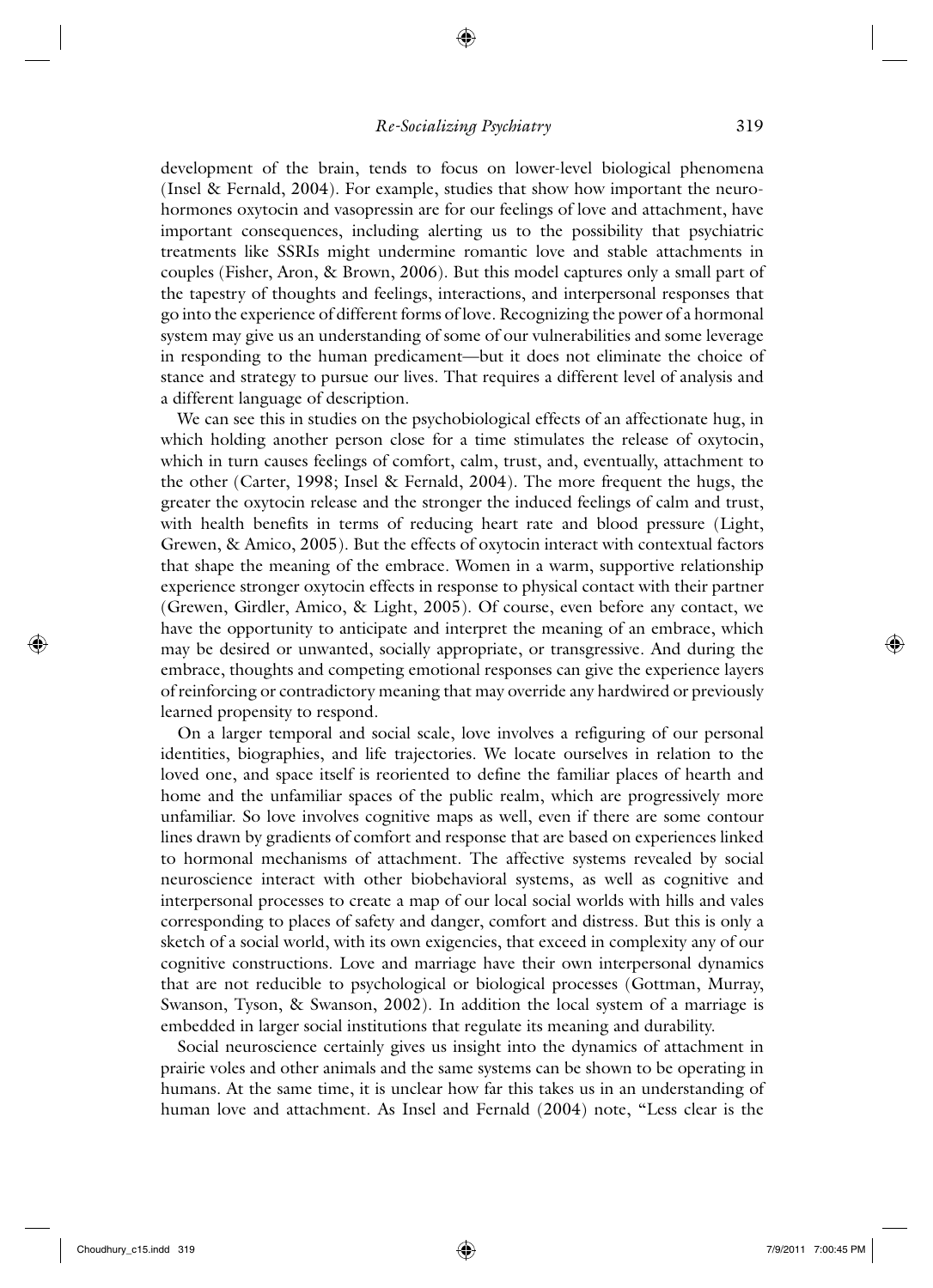# 320 *Laurence J. Kirmayer and Ian Gold*

⊕

relevance of these observations to the primate brain, where visual processing trumps vomeronasal signals and cortical networks may override the neuropeptide signals from the hypothalamus." (p. 715). It is not simply that visual processing or wider cortical networks have more influence in the primate brain but that, in humans, vision and cortical associations bring information about others in a complexly configured social world. In what sense, then can we view love as "an emergent property of the nervous system" (Porges, 1998)? The social meanings of love are only possible because of the autonomic and neurohormonal systems that enable certain types of strong emotional response, memory, and attachment to others. At the same time, the neural systems that contribute to feelings of comfort and attachment only become the processes we call "love" given the socially guided use of our cognitive capacities for desire, imaginative fantasy, and commitment (Griffiths & Scarantino, 2009; Gross, 2006; Reddy, 2001). Deprived of its biological substrate, love would be a weak or nonexistent force in the world; deprived of its social history, embodiment, and enactment, it would be literally unimaginable.

# **Social Origins of Psychiatric Disorder**

The failure of a reductive epistemology of the mind can best be seen when we reflect on the role of self and personhood in psychopathology. The social world allows us to recognize certain aspects of our self-fashioning and compels us to treat other aspects as natural or given. Cross-cultural comparison is important then not only to respect human diversity, but to look behind the curtain of our commonsense constructions of the person—which may not only serve vested interests but obscure the very processes that constitute mind itself. It is always easiest to see this by looking at other peoples' cultures. The field of cultural psychiatry uses such cross-cultural comparison to identify the role of social processes in the origins, course and outcomes of mental health and illness. One of the most striking recent findings in this area is evidence for social influences on the incidence of schizophrenia.

As some of the most severe forms of psychopathology, psychotic disorders tend to be viewed as the exemplars of biological psychiatric disorders. Indeed, after a period of interest in the importance of social factors in the causes, course, and outcome of schizophrenia in the 1950s and 1960s, there has been a decline of research on, and interest in, social factors in schizophrenia in North America (Jarvis, 2007). This de-emphasis of social determinants has gone hand-in-hand with a search for genetic causes—a goal which, to date, has proved elusive. At the same time, however, there is substantial evidence for profound social influences on the causes and course of schizophrenia.

Perhaps the most important source of relevant evidence for social effects on the etiology of psychosis comes from investigation of the effects of migration on the incidence of schizophrenia (Cantor-Graae, 2007; Coid et al., 2008). Over the last 30 years, a number of studies of African and Caribbean migrants to Britain have found higher rates of schizophrenia in these populations, ranging from rates that are twice to 14 times higher than the white population (Fearon & Morgan, 2006). A meta-analysis conducted by Cantor-Graae and Selten (2005; see also Bourque, van der Ven, & Malla, 2011) produced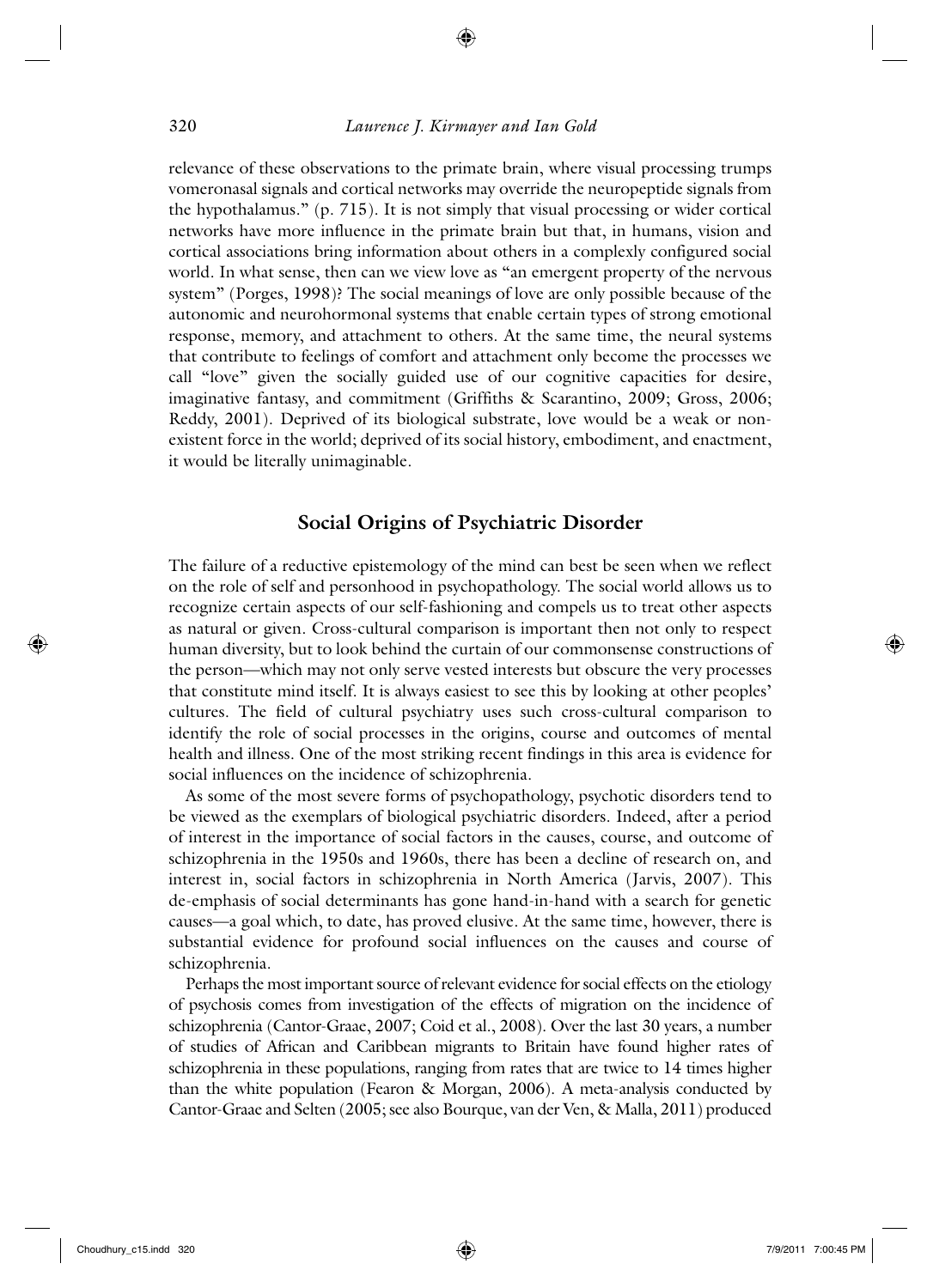a mean weighted relative risk for developing schizophrenia of 2.7 (95 % CI 2.3–3.2). Remarkably, the relative risk in the children of these immigrants (either born in the country of migration or brought up there from a young age) was higher still (mean weighted relative risk of 4.5, 95 % CI 1.5–13.1). This demonstrates that the effect on mental health cannot be attributed exclusively to the stress of the process of migration itself. Whatever factors are operative seem to affect the second generation still more strongly.

While striking, there are many methodological challenges involved in conducting these studies, so the findings must be interpreted with caution (McKenzie, Fearon, & Hutchison, 2008). These studies do not usually distinguish between types of immigrant (for example, economic migrants versus refugees) whose psychological profile and reaction to the process of migration might be expected to vary considerably. Nor do these studies distinguish well among different ethnic groups. While most studies make use of first-admission or first-contact cases, it is known that members of different social groups typically come to the attention of the mental health system in different ways. It is thus not possible to be sure that the numbers of cases in different populations are being measured equally accurately. Moreover, if members of some groups are more likely to seek care than others, then the numbers of clinical cases may not be representative of the numbers in the general population. There are also concerns about comparing the incidence of schizophrenia in migrant groups with the incidence in the country of origin given that diagnostic methods are not uniform cross-culturally. Finally, there are questions about the accuracy of diagnoses across cultures and the possibility of ethno-racial bias in assessment.

Despite these difficulties, the size of the increase in the incidence of schizophrenia and the consistency of findings strongly suggests that the phenomenon is real and no mere artifact (McKenzie et al., 2008). In addition, the AESOP study carried out by Fearon and colleagues (2006) controlled for some of the relevant variables, and their findings confirmed those of the earlier studies. Incidence rate ratios (IRRs) were calculated for each ethnic group in comparison to the White population and were found to be very high for schizophrenia and manic psychosis in African-Caribbeans (9.1 and 8.0, respectively) as well as in Black Africans (5.8 and 6.2, respectively) in both men and women. Thus, whatever the stresses of migration, they act somewhat selectively, affecting some mental processes more than others, increasing vulnerability to—or undermining protective factors against—schizophrenia and mania in particular.

There is no consensus about what actually does the psychological damage either to immigrants themselves or to their children, but there is no evidence that the differential incidence of schizophrenia is genetic in nature; the incidence of schizophrenia in the countries from which most Caribbean migrants come is no higher than in the White population of the UK (Hickling & Rodgers-Johnson, 1995; Mahy, Mallett, Leff, & Bhugra, 1999). Whatever is increasing the vulnerability, or decreasing the efficacy of protective factors, seems to be social in nature. At the very least, genetic vulnerabilities are being manifest by changes in social conditions. Leading candidates include poverty and, more generally, socioeconomic disadvantage, racism, and living in an urban environment (McKenzie et al., 2008).

The effect of the urban environment has been studied in some detail and may constitute one of the strongest risk factors for the development of psychosis (Krabbendam & van Os, 2005). Studies over many decades have repeatedly shown that the rates of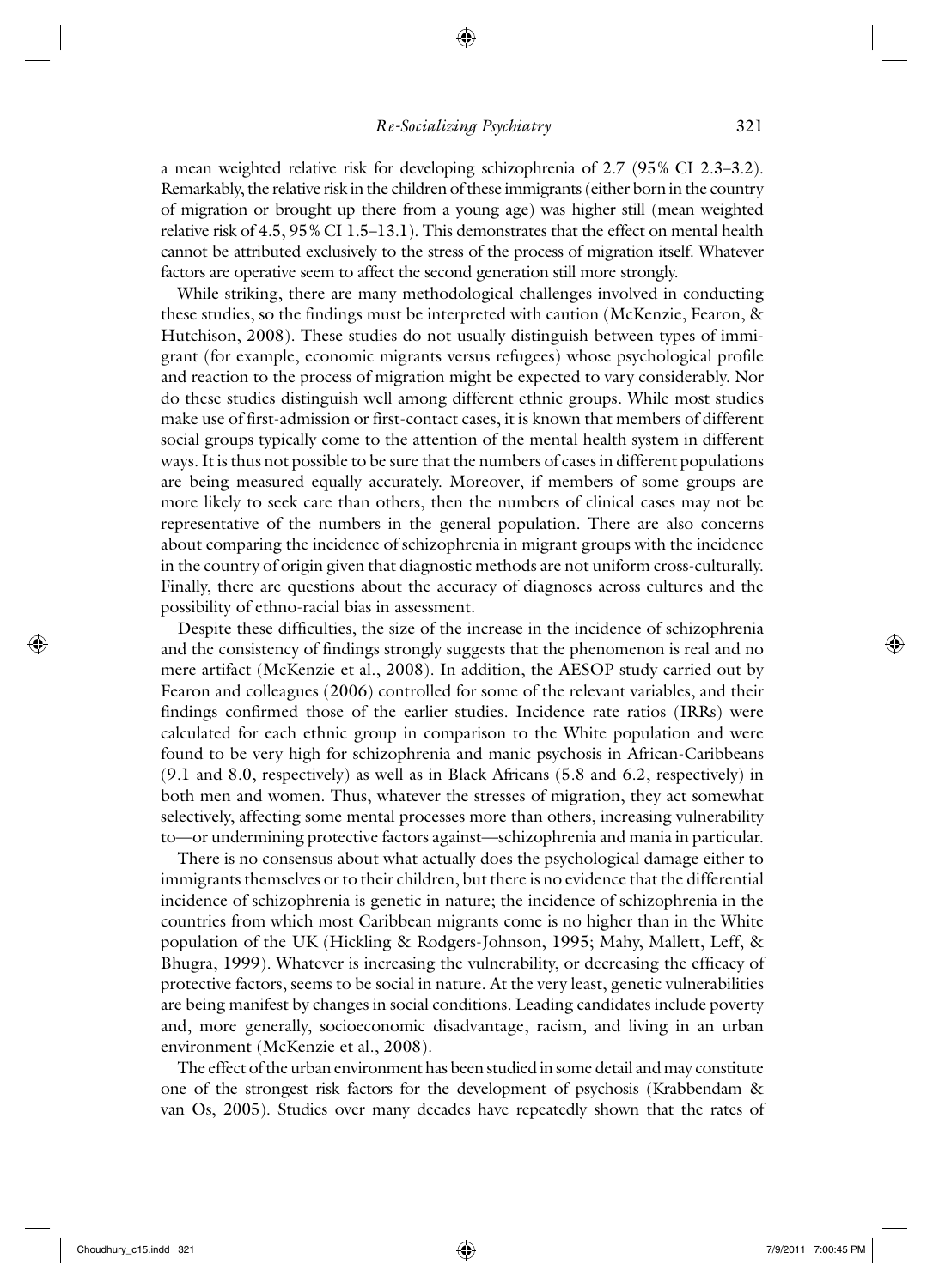schizophrenia are influenced by exposure to urban environments and that there is also a dose effect: the larger the city, the higher the incidence of psychosis. Indeed there is evidence dating from the nineteenth century showing the same effect (Torrey, Bowler, & Clark, 1997). Furthermore, the effect is greater according to the number of years one spends in an urban region between birth and 20 years of age (Pedersen & Mortensen, 2001). In addition, the effect of urban life increases psychosis-like symptoms in nonclinical populations (van Os, Hanssen, Bijl, & Vollebergh, 2001). Most importantly, the urban effect seems to be specific to psychosis. Bipolar disorder, for example, is no more common in cities than in rural areas (Mortensen et al., 1999).

In order to assert the causal role of the urban environment, however, one must be able to exclude at least two alternative hypotheses: (1) that psychotic individuals, or those in the prodromal phase of psychosis, are more likely than non-psychotic or prodromal individuals to move to the city (the "social drift" hypothesis); and (2) that those who are mentally ill are less likely than those who are not psychotic to leave the city for more attractive (rural) communities—the "social residue hypothesis." Dauncey and colleagues (Dauncey, Giggs, Baker, & Harrison, 1993) investigated the place of residence of psychotic patients during the five-year period before admission and found no evidence for the social drift hypothesis. Mortensen and colleagues (Mortensen et al., 1999) argue that for this drift to have occurred in the previous generation would require an extremely high degree of movement from rural to urban areas.

A number of other potentially confounding factors have also been examined, including obstetric complications, adverse life events, and season of birth, and do not account for the effect of urban environment (Boydell & McKenzie, 2008). While socioeconomic disadvantage might be expected to account for at least some of the urbanicity effect, many of the relevant studies have been carried out in countries in which the standard of living is higher in urban than in rural regions. Drug use, in contrast, may constitute part of the explanation for the urbanicity effect in psychosis, though the effect remains even when adjusted for the use of cannabis.

It is worth noting that there seems to be a complex interaction between the effect of urban life and genetic predisposition to psychosis. Those with a genetic vulnerability to schizophrenia seem to be disproportionately affected by urban life, so that the urban environment constitutes a greater stress on vulnerable individuals than on those who are not (van Os, Pedersen, & Mortensen, 2004). A parallel synergy occurs at the social level. Van Os and colleagues (van Os, Driessen, Gunther, & Delespaul, 2000) found that people without partners are disproportionately at risk for psychosis if they are city-dwellers. We will return to this issue below.

Although it is at present unclear just what causes the urbanicity effect, it seems to be a function of human relations, an idea supported by the fact that within cities the effect is distributed differentially across neighborhoods (Kirkbride et al., 2006). The incidence of schizophrenia is higher in economically deprived areas with a high proportion of single-person households and high levels of population mobility (Boydell & McKenzie, 2008). This suggests that the effect is determined by the structure of particular communities and is thus fundamentally social. In the case of immigrants, there is evidence that the ethnic density of the neighborhood affects risk for psychosis (Veling et al., 2008). Those living in areas where there is a smaller proportion of their own ethnic group are at greater risk.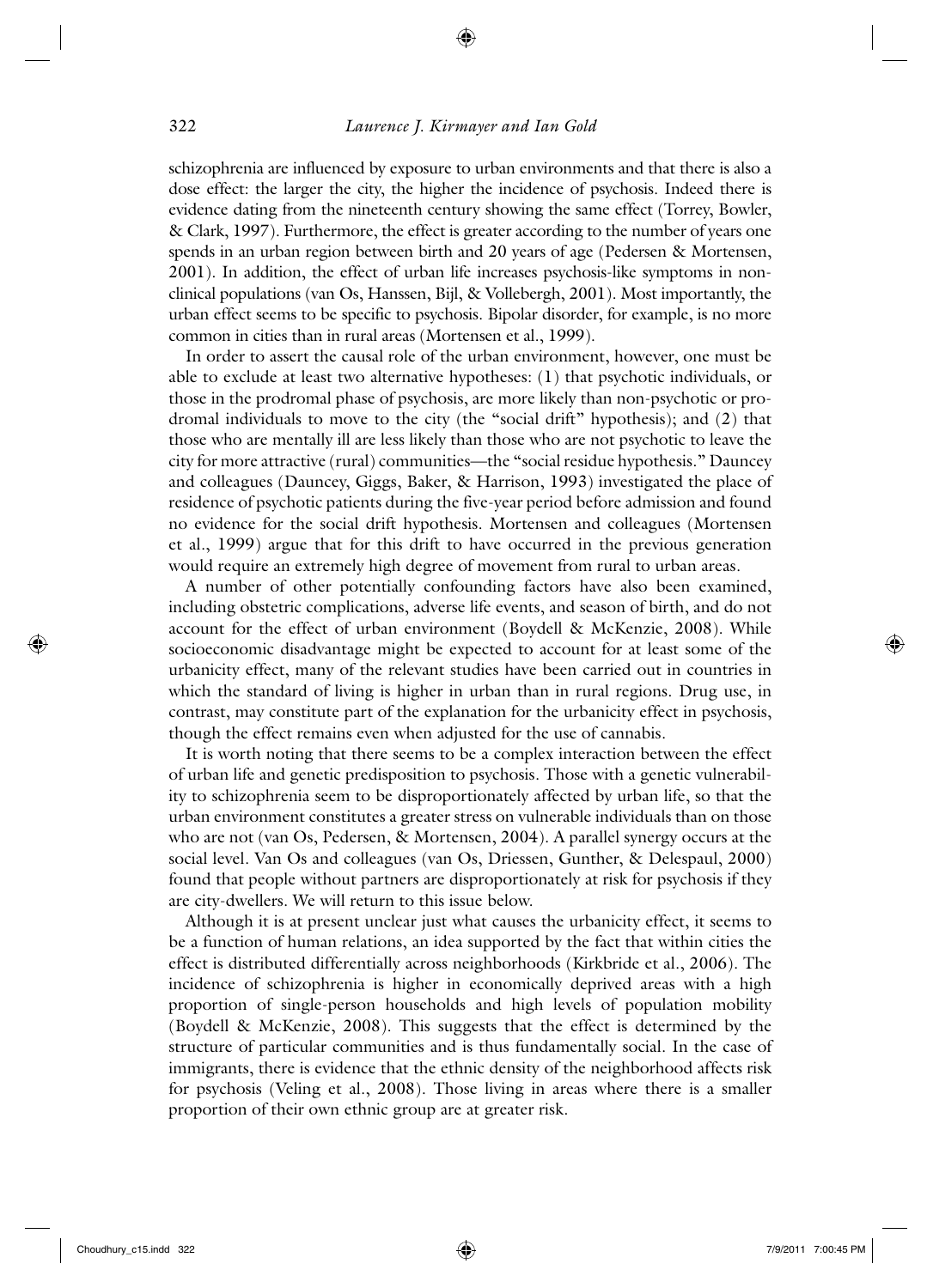⊕

Taken together, these studies suggest that social factors are crucial determinants of the risk of schizophrenia. The nature of these factors and their differential distribution and impact on individuals from different backgrounds result from processes that can only be adequately described at the level of the social world, in terms of the impact of the histories of colonialism, migration, racism, and discrimination on social and economic inequalities. Although neuroscience can help us understand the proximate mediators of these social effects, it can never predict their spatial or geographic distribution and may misdirect attention away from crucial, modifiable social structural factors that demand remediation.

# **Socializing Biological Psychiatry**

The evidence for social determinants of health—and of mental health in particular—is compelling. All of this might be granted, yet the biological psychiatrist could claim it lies outside the purview of psychiatry, which studies only the proximate neural mediation of the effects of the social environment. However, the whole thrust of our argument is that there should not be an either/or in considering brain–society interactions. Instead, psychiatry needs theories of social and cultural biology that recognize the fundamental role of social processes not only as determinants of health and illness but as the mediators and mechanisms of psychopathology as well as of healing and recovery.

We raised, in passing, the possibility that genetic factors could contribute to the increase in the incidence of schizophrenia seen in migrants, that arises as a result of uncovering of genetic vulnerability when protective factors—for example, the organization of family or social life in the home country—are no longer present in the destination country. We also noted the possibility of synergies between genetic susceptibility and the urban environment. This raises the possibility that social factors interact in some way with genetic mechanisms.

There are at least three ways in which this could be happening. The first is that genes could predispose to behavior in ways that feed back on mental life. Kendler and Prescott (2006, pp. 264–265) provide an apt, if hypothetical, example of the basic idea:

A cancer geneticist has collected a sample of 400 patients with lung cancer and 400 control participants. She scans a chromosome looking for gene variants that differentiate the two groups and finds a gene that is much more common among the lung cancer patients. With great excitement, she writes up her results and submits them to a major scientific journal, claiming to have found a new oncogene (i.e., a gene that can cause cancer). However, unbeknownst to her, the gene has no effect on the risk for cancer at a physiological level. Instead, it exerts an indirect effect, through behavior, on the risk for chronic cigarette smoking. For example, genetically controlled variation in nicotine receptors, which stimulate the pleasure centers in the brain, might affect the chances that individuals will seek repeated exposure to carcinogenic compounds. Has this researcher really found a new oncogene? Yes and no. Traditional oncogenes act via inside-the-skin pathways (e.g., by influencing cell division), whereas this oncogene acts via an outsidethe-skin pathway. This oncogene will have a few unusual properties not possessed by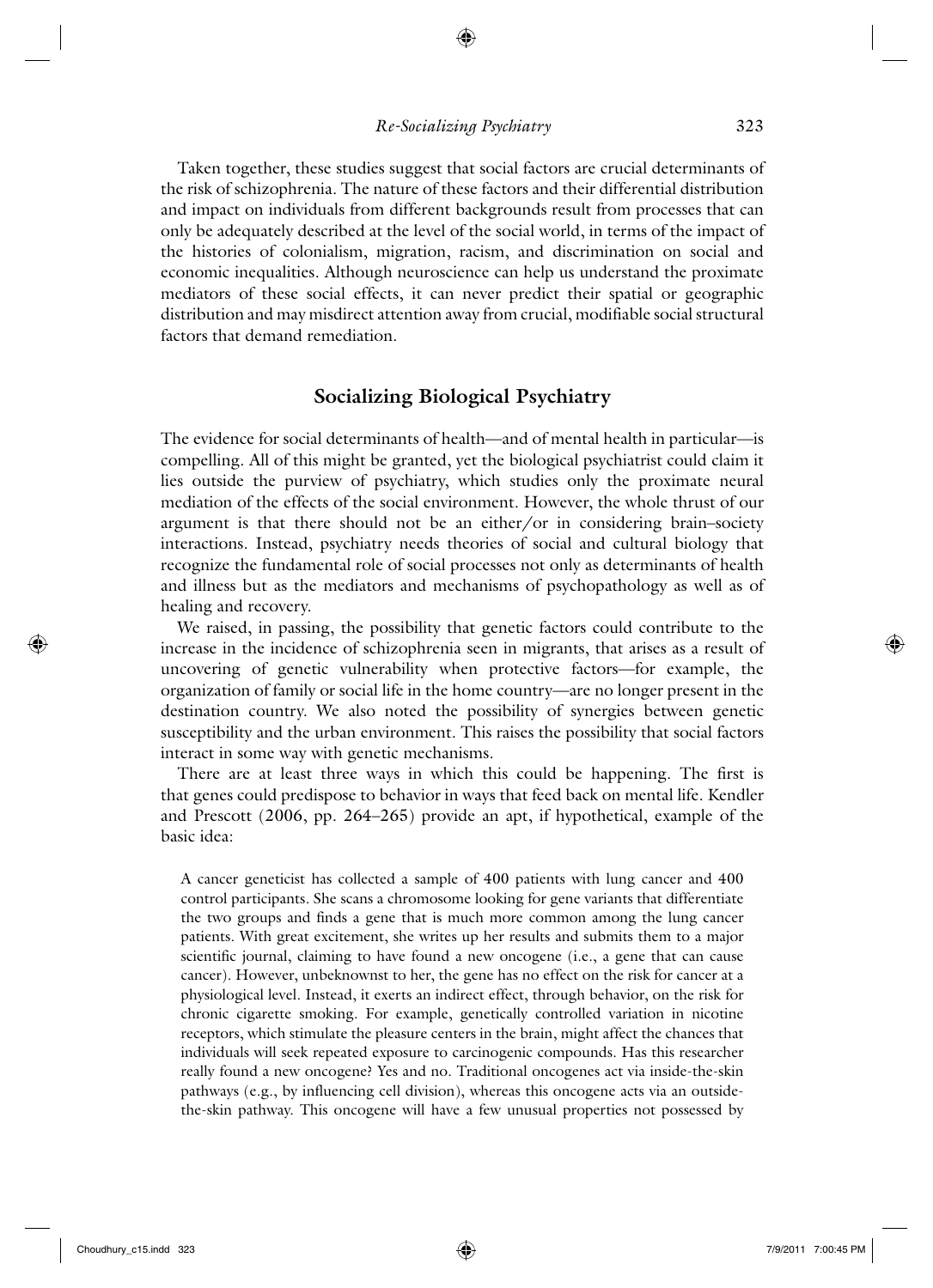traditional oncogenes. In a culture in which tobacco is not smoked, it will have no effect on cancer risk. Any social process that reduces the frequency of heavy tobacco smoking (such as reduced social acceptability or increased taxation) will reduce the impact of the oncogene on risk for lung cancer.

"Outside-the-skin" gene expression could of course also occur in psychiatric disorder. Consider another researcher who finds a gene that correlates with schizophrenia. She infers that the gene is likely to code for a protein that is implicated in dopamine function, which in turn is associated with the cardinal symptoms of schizophrenia. It turns out, however, that the gene is actually associated with temperament; people who have it tend to be unassertive and therefore are more likely to be bullied as children—and bullying may play a causal role in the later development of psychosis (Bebbington et al., 2004). Has this researcher found a gene for schizophrenia?<sup>6</sup> Not really. Like the putative oncogene, the effect of this gene has to be understood in the context of the environment in which it is expressed. The social environment may thus be part of a loop that affects mental life, and ignoring the potential role of the environment may lead to a misunderstanding of biological function of the gene.

A second possibility is that mentioned in relation to the effects of the urban environment on those disposed to schizophrenia. If a genetic disposition renders one individual more vulnerable to a social stressor than others, then this is evidence that there is a synergy between biological and social features that must be understood together. For example, individuals with a particular form of the serotonin transporter (5-HTT) gene are more susceptible to stress and, therefore, to depression and suicide than those without it (Caspi et al., 2003). This same sort of genetic polymorphism might confer adaptive advantages in other environmental and social contexts (Suomi, 2006).

A third way in which the social world may be interacting with our biology is via epigenetic processes—that is, processes in which the expression of genes, rather than the genes themselves, is altered. Research on epigenetics has begun to reveal how interactions of the genome with the environment over development lead to structural changes in the methylation patterns of DNA that regulate cellular function. These changes may be lasting so that experience remodels the functional genome. For example, there is compelling evidence in rodents and primates that early parenting experiences alter the regulation of stress response systems for the life of the organism via the hypothalamic-pituitary-adrenal stress response (Meaney, 2001; Meaney & Szyf, 2005; Zhang & Meaney, 2010). This process occurs in humans as well. In a recent paper, McGowan and colleagues (McGowan et al., 2009) reported a postmortem study of hippocampal tissue that showed differences in glucocorticoid receptors' gene expression in suicide victims with a known history of abuse compared to suicide victims without such a history. Gene expression was reduced in individuals who suffered from abuse, but no difference was found between suicide victims without

<sup>6</sup> Kendler (2005) discusses the assumptions in the phrase "X is a gene for Y," pointing out that since psychiatric disorders have multiple causes and the causal pathway from any genetic variation to any specific type of behavioral disturbance is usually long, complicated, and context dependent, it will rarely if ever be appropriate to say that "X is a gene for psychiatric disorder Y."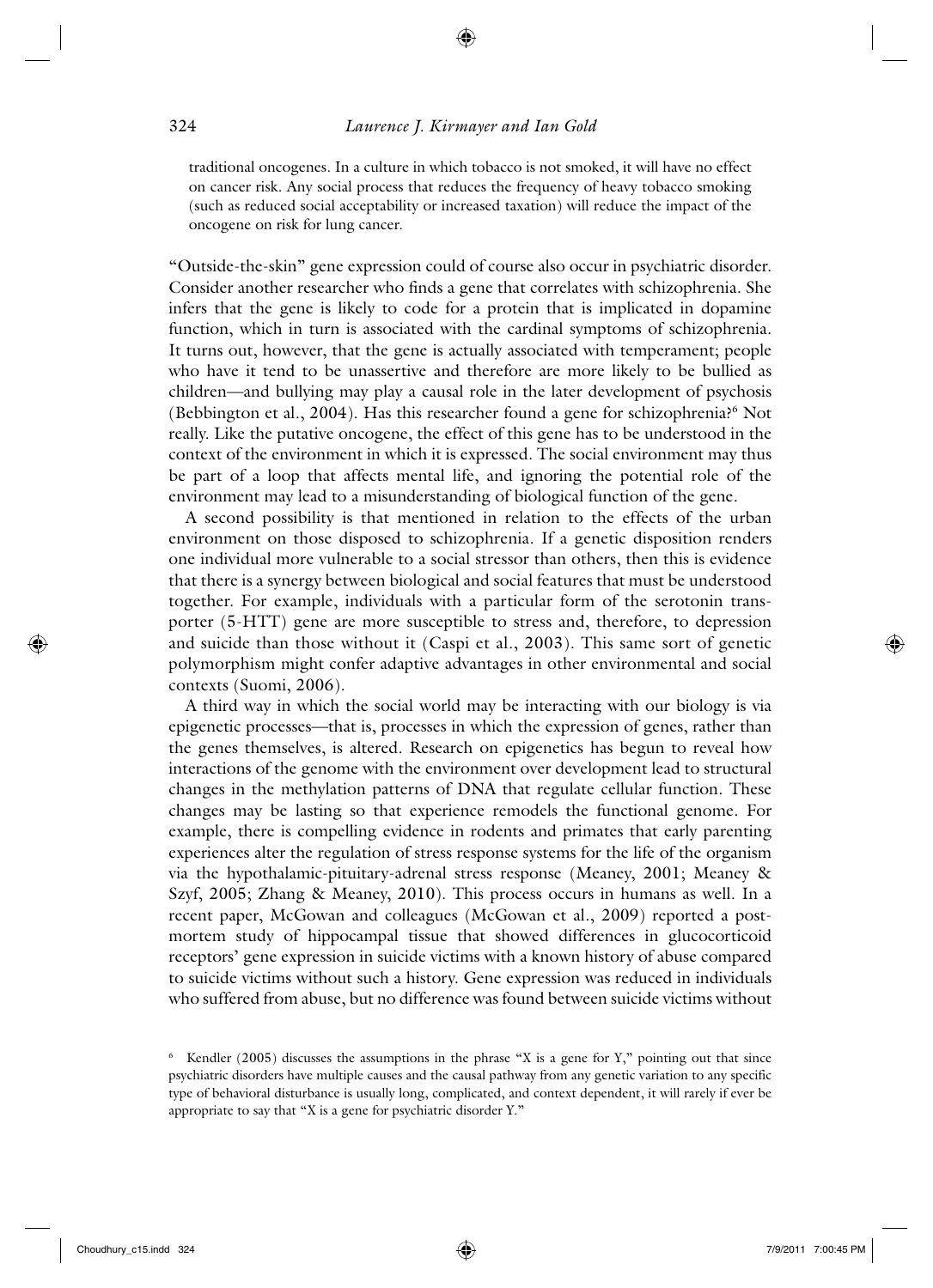⊕

a history of abuse and controls. It is reasonable to infer, therefore, that the changes in gene expression are correlated with the abuse itself and not with some aspect of the suicide behavior or its prodrome. This seems to be compelling evidence that the social world—in this case, home life—has a direct influence on gene expression and therefore, perhaps, on behavior in humans. This important finding shows that the nervous system is reshaped by experience not only at the synaptic level but in its underlying genetic regulation as well.

Recent work suggests that schizophrenia might be associated with specific epigenetic modulation of multiple systems (Mill et al., 2008). This points to a more refined way of thinking about the interactions between the brain and the social environment (Mill & Petronis, 2009; Petronis, 2004). The types of social adversity faced by immigrants, described above, may exert influences over the course of development through epigenetic processes that render individuals more vulnerable to schizophrenia. The epigenetic effect of social stressors will interact with ongoing social processes that constrain individuals' adaptation and expose them to prolonged and persistent stresses such as those associated with poverty, inequality, marginalization, and discrimination (Wilkinson & Pickett, 2009).

We thus need models and corresponding languages of description that allow us to recognize, study, and intervene in patterns and processes of adversity and resilience that are located outside the brain—even if, through learning and development, the social world comes to have shadows, refractions, or reflections in the functional genome and the circuitry of brain. The social world has its own organization—it is not comprised of isolated risk or protective factors but of coordinated systems with persistent effects over time that reflect dynamics that are irreducibly social.

#### **Conclusion: Beyond Reductionism**

We have tried to show that  $(1)$  as a methodological strategy, biological reductionism is useful but not sufficient to understand the origins of human behavior and experience in health and sickness; (2) as an ontological position, biological reductionism is undermined by the higher level of organization at which mental life must be understood, which includes interactions between the brain and the social world; and (3) partly in consequence of these first two conclusions, epistemological reductionism will never be adequate as a comprehensive understanding of human behavior and experience. In fact, promoting such reductionism in psychiatry does real violence to our conceptual models and the production of knowledge and, ultimately, to clinical practice that aims to be person-centered and integrative.

Given that the non-reductionist view we have described has a long lineage and is grounded in solid observation and argument about the nature of hierarchical systems—and more specifically about the nervous system—the persistent enthusiasm for reductionist epistemologies requires some explanation. This is a task for critical neuroscience. We think the answers for this bias will be found not only in the methodological advantages of reductionism for scientists seeking to design experiments, or their desire to argue for the utility of simple models to address important mental health problems. We believe that they will also be discovered in the ways in which

⊕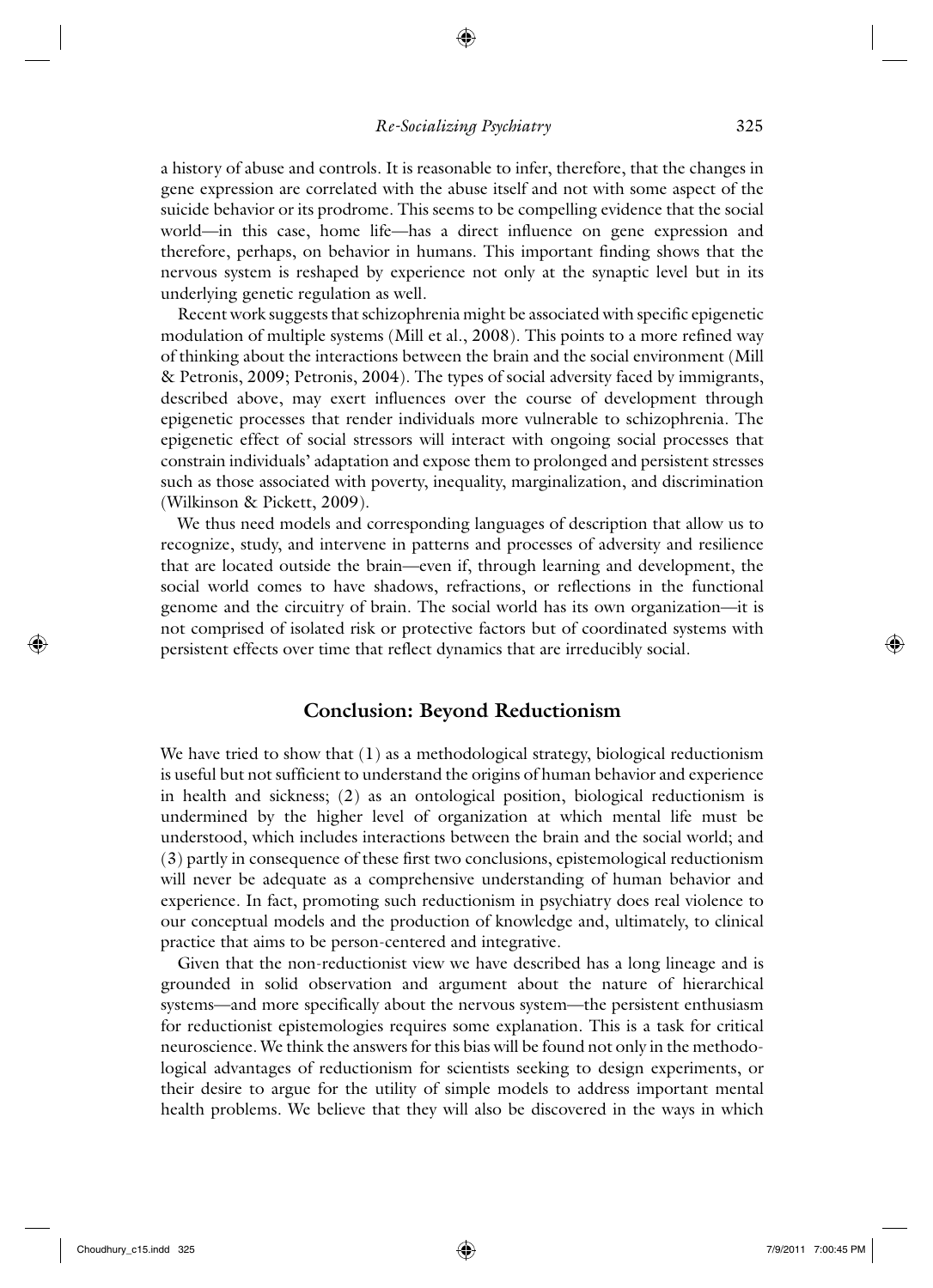biological explanations draw attention away from highly contested social and political issues—issues that would demand much political consensus and will to address—and focus instead on a level of explanation distant from everyday experience, that can be framed as a politically neutral arena for scientific explanation and technical mastery. This neutralization of the politically loaded issue of the social origins of mental health disparities goes hand-in-hand with the economic exploitation of biological theory by pharmaceutical companies.

When Insel and Quirion express the view that psychiatry is "clinically applied neuroscience," they are expressing a form of epistemological reductionism—a form of reductionism according to which mental illness will ultimately be understood and treated by a successful theory of the brain. If, however, as we have argued, one cannot understand mental illness without reference to social causes of mental illness, then no theory that is exclusively about the brain can be complete. At best, a neuroscientific theory can articulate the end result of the complex interactions of the organism with its environment. Even if it turns out that a disorder of dopamine, for example, is a necessary and sufficient condition for the symptoms of schizophrenia, it would be a profound error to ignore the social world that contributes to the causes, course and outcome of that disorder as scientifically insignificant. A successful theory of the brain will undoubtedly explain a great deal about mental life and mental illness, but on its own it will provide no more than a keyhole view of the mind. It seems likely, therefore, that unless economic forces conspire to shrink it to a narrow technical domain in the future psychiatry will become not just behavioral neurology or applied neuroscience but also clinically applied social science.

#### **References**

Bateson, G. (1972). *Steps to an ecology of mind*. New York: Ballantine Books.

- Bebbington, P. E., Bhugra, D., Brugha, T., Singleton, N., Farrell, M., Jenkins, R., Lewis, G., & Meltzer, H. (2004). Psychosis, victimization and childhood disadvantage: Evidence from the second British National Survey of psychiatric morbidity. *British Journal of Psychiatry, 185*, 220–226.
- Bedau, M. A., & Humphreys, P. (Eds.). (2008). *Emergence: Contemporary readings in philosophy and science*. Cambridge, MA: MIT Press.
- Bloor, D. (1983). *Wittgenstein: A social theory of knowledge*. London: Macmillan.
- Bourque, F., E. van der Ven., & Malla, A. (2011). A meta-analysis of the risk for psychotic disorders among first- and second-generation immigrants. *Psychological Medicine*, *41*, 897–910.
- Boydell, J., & Mckenzie, K. (2008). Society, place and space. In Morgan, C., Mckenzie, K., & Fearon, P. (Eds.), *Society and psychosis*. New York: Cambridge University Press.
- Cantor-Graae, E. (2007). The contribution of social factors to the development of schizophrenia: A review of recent findings. *Canadian Journal of Psychiatry, 52*, 277–286.
- Cantor-Graae, E., & Selten, J.-P. (2005). Schizophrenia and migration: A meta-analysis and review. *American Journal of Psychiatry, 162*, 12–24.
- Carter, C. S. 1998. Neuroendocrine perspectives on social attachment and love. *Psychoneuroendocrinology, 23*, 779–818.
- Caspi, A., Sugden, K., Moffitt, T. E., Taylor, A., Craig, I. W., Harrington, H., Mcclay, J., Mill, J., Martin, J., Braithwaite, A., & Poulton, R. (2003). Influence of life stress on depression: moderation by a polymorphism in the 5-HTT gene. *Science, 301*, 386–389.
- Chalmers, D. J. (1996). *The conscious mind*. New York: Oxford University Press.

⊕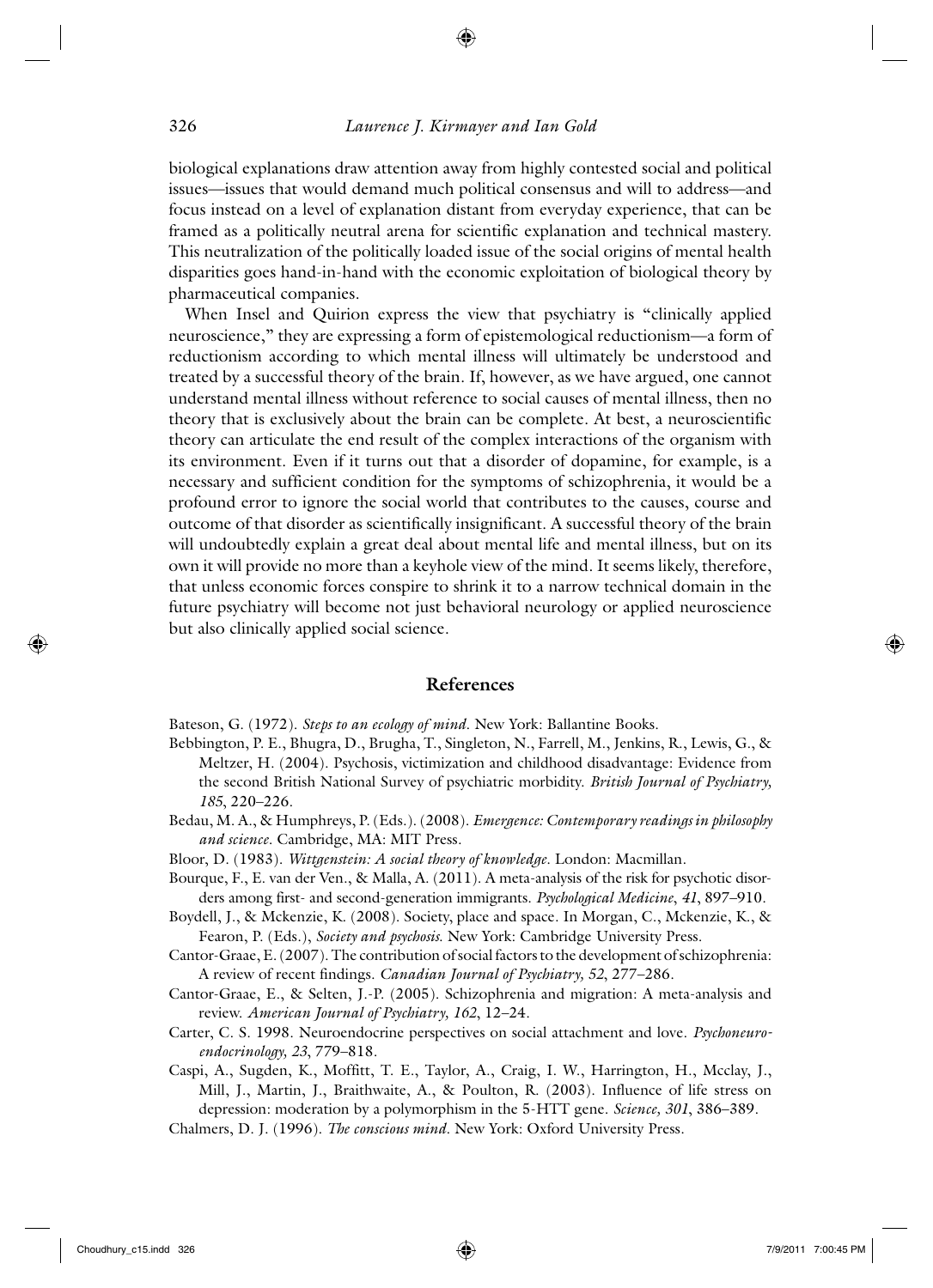- Clark, A. (2008). *Supersizing the mind: Embodiment, action, and cognitive extension*. New York: Oxford University Press.
- Clark, A., & Chalmers, D. (1998). The extended mind. *Analysis, 58*, 7–19.
- Cohen, D., & Eisdorfer, C. (2001). *The loss of self: A family resource for the care of Alzheimer's disease and related disorders*. New York: Norton.
- Coid, J. W., Kirkbride, J. B., Barker, D., Cowden, F., Stamps, R., Yang, M., & Jones, P. B. (2008). Raised incidence rates of all psychoses among migrant groups: Findings from the East London first episode psychosis study. *Archives of General Psychiatry, 65*, 1250–1258.
- Dauncey, K., Giggs, J., Baker, K., & Harrison, G. (1993). Schizophrenia in Nottingham: Lifelong residential mobility of a cohort. *British Journal of Psychiatry, 163*, 613–619.
- Eisenberg, L. (1986). Mindlessness and brainlessness in psychiatry. *British Journal of Psychiatry, 148*, 497–508.
- Fearon, P., Kirkbride, J. B., Morgan, C., Dazzan, P., Morgan, K., Lloyd, T., & Murray, R. M. (2006). Incidence of schizophrenia and other psychoses in ethnic minority groups: Results from the MRC AESOP Study. *Psychological Medicine, 36*, 1541–1550.
- Fearon, P., & Morgan, C. (2006). Environmental factors in schizophrenia: The role of migrant studies. *Schizophrenia Bulletin, 32*, 405–408.
- Fisher, H. E., Aron, A., & Brown, L. L. (2006). Romantic love: A mammalian brain system for mate choice. *Philosophical Transactions of the Royal Society of London B Biological Sciences, 361*, 2173–2186.
- Fodor, J. (1997). Special sciences: Still autonomous after all these years. *Noûs, 31*, (Suppl 11), 149–163.
- Gottman, J. M., Murray, J. D., Swanson, C. C., Tyson, R., & Swanson, K. R. (2002). *The mathematics of marriage: Dynamic nonlinear models*. Cambridge, MA: MIT Press.
- Grewen, K. M., Girdler, S. S., Amico, J., & Light, K. C. (2005). Effects of partner support on resting oxytocin, cortisol, norepinephrine, and blood pressure before and after warm partner contact. *Psychosomatic Medicine, 67*, 531–538.
- Griffiths, P. E., & Scarantino, A. (2009). Emotions in the wild: The situated perspective on emotion. In P. Robbins & M. Aydede (Eds.), *Cambridge handbook of situated cognition*. Cambridge: Cambridge University Press.
- Gross, D. M. (2006). *The secret history of emotion: From Aristotle's rhetoric to modern brain science*. Chicago: University of Chicago Press.
- Hacking, I. (2002). *Historical ontology*. Cambridge, MA: Harvard University Press.
- Hacking, I. (1999). *The social construction of what?* Cambridge, MA: Harvard University Press.
- Healy, D. (2002). *The creation of psychopharmacology*. Cambridge, MA: Harvard University Press.
- Herskovits, E. (1995). Struggling over subjectivity: Debates about the "self" and Alzheimer's disease. *Medical Anthropology Quarterly, 9*, 146–164.
- Hickling, F. W., & Rodgers-Johnson, P. (1995). The incidence of first contact schizophrenia in Jamaica. *British Journal of Psychiatry, 167*, 193–196.
- Insel, T. R., & Fernald, R. D. (2004). How the brain processes social information: Searching for the social brain. *Annual Review of Neuroscience, 27*, 697–722.
- Insel, T. R., & Quirion, R. (2005). Psychiatry as a clinical neuroscience discipline. *Journal of the American Medical Association, 294*, 2221–2224.
- Jackson, F. (1982). Epiphenomenal qualia. *Philosophical Quarterly, 32*, 127–136.
- Jarvis, G. E. (2007). The social causes of psychosis in North American psychiatry: A review of a disappearing literature. *Canadian Journal of Psychiatry, 52*, 287–294.
- Kauffman, S. A. (1993). *The origins of order: Self-organization and selection in evolution*. New York: Oxford University Press.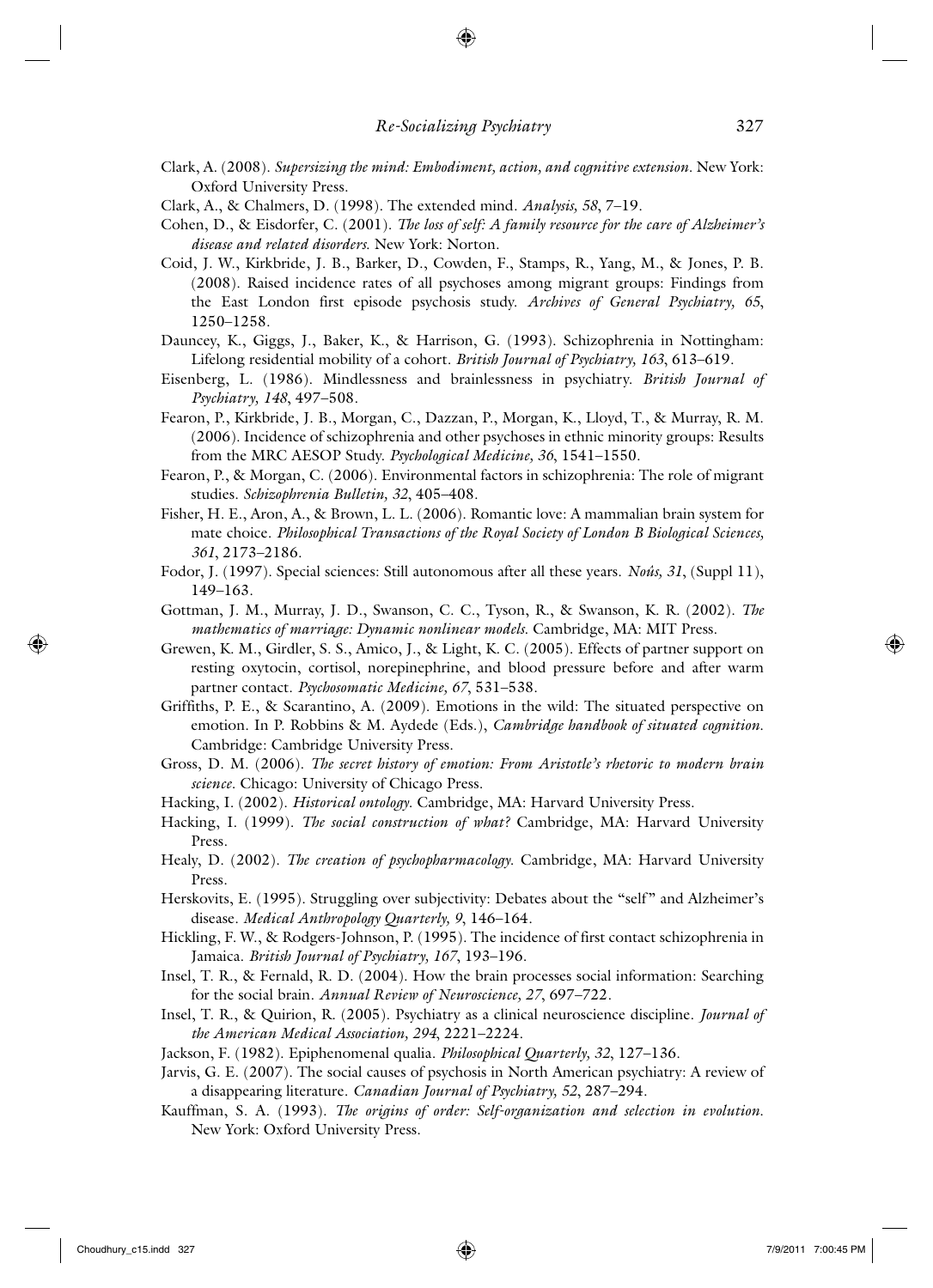- Kendler, K. S. (2005). "A gene for…": The nature of gene action in psychiatric disorders. *American Journal of Psychiatry, 162*, 1243–1252.
- Kendler, K. S., & Prescott, C. A. (2006). *Genes, environment, and psychopathology: Understanding the causes of psychiatric and substance use disorders*. New York: Guilford.
- Kirkbride, J. B., Fearon, P., Morgan, C., Dazzan, P., Morgan, K., Tarrant, J., & Jones, P. B. (2006). Heterogeneity in incidence rates of schizophrenia and other psychotic syndromes: findings from the 3-center AeSOP study. *Archives of General Psychiatry, 63*, 250–258.
- Kirmayer, L. J. (2008). Culture and the metaphoric mediation of pain. *Transcultural Psychiatry, 45*, 318–338.
- Kirmayer, L. J. (2000). Broken narratives: Clinical encounters and the poetics of illness experience. In C. Mattingly & L. Garro (Eds.), *Narrative and the cultural construction of illness and healing*. Berkeley, CA: University of California Press.
- Krabbendam, L., & van Os, J. (2005). Schizophrenia and urbanicity: A major environmental influence conditional on genetic risk. *Schizophrenia Bulletin, 31*, 795–799.
- Light, K. C., Grewen, K. M., & Amico, J. A. (2005). More frequent partner hugs and higher oxytocin levels are linked to lower blood pressure and heart rate in premenopausal women. *Biological Psychology, 69*, 5–21.
- Mahy, G. E., Mallett, R., Leff, J., & Bhugra, D. (1999). First-contact incidence rate of s chizophrenia on Barbados. *British Journal of Psychiatry, 175*, 28–33.
- Mainzer, K. (2004). *Thinking in complexity: The computational dynamics of matter, mind, and mankind*. New York: Springer.
- Malabou, C. (2008). *What should we do with our brain?* New York: Fordham University Press.
- Maturana, H. R., & Varela, F. J. (1987). *The tree of knowledge: The biological roots of human understanding*. Boston: Random House.
- Maturana, H. R., & Varela, F. J. (1980). *Autopoiesis and cognition: The realization of the living*. Dordrecht, Holland: Reidel Publishing Company.
- McGowan, P. O., Sasaski, A., d'Alessio, A. C., Dymov, S., Labonte, B., Szyf, M., & Meaney, M. J. (2009). Epigenetic regulation of the glucocorticoid receptor in human brain associates with childhood abuse. *Nature Neuroscience, 12*, 342–348.
- McKenzie, K., Fearon, P., & Hutchison, G. (2008). Migration, ethnicity and psychosis. In C. Morgan, K. McKenzie & P. Fearon (Eds.), *Society and psychosis*. New York: Cambridge University Press.
- Meaney, M. J. (2001). Maternal care, gene expression, and the transmission of individual differences in stress reactivity across generations. *Annual Review of Neurosciences, 24*, 1161–1192.
- Meaney, M. J., & Szyf, M. (2005). Maternal care as a model for experience-dependent chromatin plasticity? *Trends in Neuroscience, 28*, 456–463.
- Meehl, P. E., & Sellars, W. (1966). The concept of emergence. In H. Feigl & M. Scriven (Eds.), *Minnesota studies in the philosophy of science*. Minneapolis, MN: University of Minnesota Press.
- Mill, J., & Petronis, A. (2009). The relevance of epigenetics to major psychosis. In A. C. Ferguson-Smith, J. M. Greally & R. A. Martienssen (Eds.), *Epigenomics*. New York: Springer SBM.
- Mill, J., Tang, T., Kaminsky, Z., Khare, T., Yazdanpanah, S., Bouchard, L., & Petronis, A. (2008). Epigenomic profiling reveals DNA-methylation changes associated with major psychosis. *American Journal of Human Genetics, 82*, 696–711.
- Morowitz, H. J. (2002). *The emergence of everything: How the world became complex*. New York: Oxford University Press.
- Mortensen, P. B., Pedersen, C. B., Westergaard, T., Wohlfahrt, J., Ewald, H., Mors, O., & Melbye, M. (1999). Effects of family history and place and season of birth on the risk of schizophrenia. *New England Journal of Medicine, 340*, 603–608.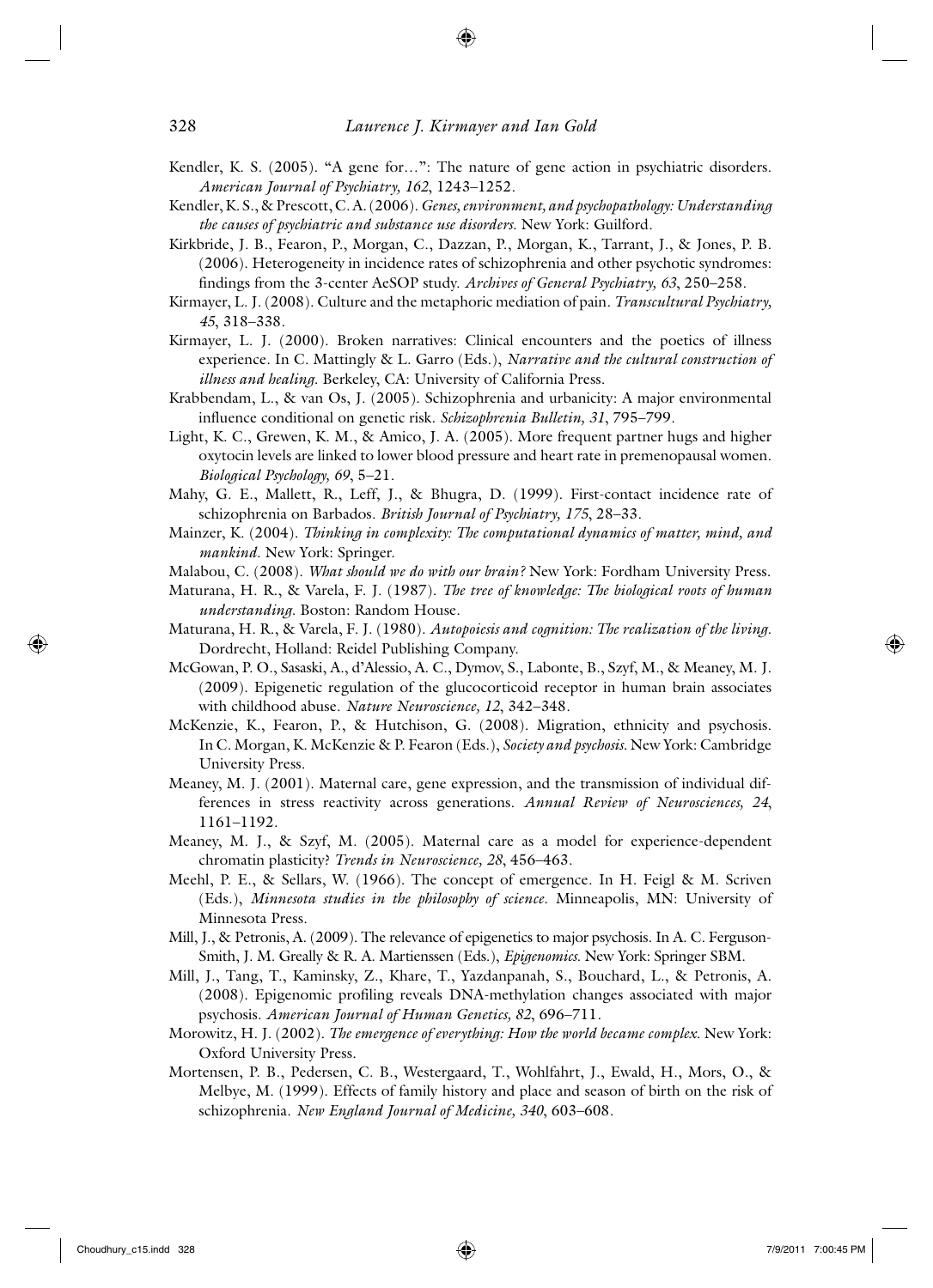⊕

Nagel, T. (1974). What is it like to be a bat? *Philosophical Review, 83*, 435–450.

- Nicolis, G., & Prigogine, I. (1989). *Exploring complexity: An introduction*. New York: W. H. Freeman.
- Pattee, H. H. (1977). Dynamic and linguistic modes of complex systems. *International Journal of General Systems, 3*, 259–266.
- Pattee, H. H. (1973). *Hierarchy theory: The challenge of complex systems*. New York: George Braziller.
- Pedersen, C. B., & Mortensen, P. B. (2001). Evidence of a dose-response relationship between urbanicity during upbringing and schizophrenia risk. *Archives of General Psychiatry, 58*, 1039–1046.
- Petronis, A. (2004). The origin of schizophrenia: Genetic thesis, epigenetic antithesis, and resolving synthesis. *Biological Psychiatry, 55*(10), 965–970.
- Porges, S. W. (1998). Love: An emergent property of the mammalian autonomic nervous system. *Psychoneuroendocrinology, 23*, 837–861.
- Pribram, K. H. (1990). From metaphors to models: The use of analogies in neuropsychology. In D.E. Leary (Ed.), *Metaphors in the history of psychology*. New York: Cambridge University Press.
- Prosser, C. L. (1970). Levels of biological organization and their physiological significance. In J. A. Moore (Ed.), *Ideas in evolution and behavior*. New York: Natural History Press.
- Reddy, W. M. (2001). *The navigation of feeling: A framework for the history of emotions*. Cambridge: Cambridge University Press.
- Rosen, R. (1991). *Life itself: A comprehensive inquiry into the nature, origin, and fabrication of life*. New York: Columbia University Press.
- Rosen, R. (1968). Hierarchical organization in automata theoretic models of the central nervous system. In K. N. Leibovic (Ed.), *Information processing in the nervous system* (pp. 21–35). New York: Springer.
- Scott, A. (2002). *Neuroscience: A mathematical primer*. New York: Springer.
- Searle, J. R. (1995). *The construction of social reality*. New York: Free Press.
- Sperber, D. (1996). *Explaining culture: A naturalistic approach*. Oxford: Blackwell Publishers.
- Suomi, S. J. (2006). Risk, resilience, and gene x environment interactions in rhesus monkeys. *Annals of the New York Academy of Science, 1094*, 52–62.
- Torrey, E. F., Bowler, A. E., & Clark, K. (1997). Urban birth and residence as risk factors for psychoses: An analysis of 1880 data. *Schizophrenia Research, 25*, 169–176.
- van Os, J., Driessen, G., Gunther, N., & Delespaul, P. (2000). Neighbourhood variation in incidence of schizophrenia. Evidence for person-environment interaction. *The British Journal of Psychiatry*, *176,* 243–248.
- van Os, J., Hanssen, M., Bijl, R. V., & Vollebergh, W. (2001). Prevalence of psychotic disorder and community level of psychotic symptoms: An urban-rural comparison. *Archives of General Psychiatry, 58*, 663–668.
- van Os, J., Pedersen, C. B., & Mortensen, P. B. (2004). Confirmation of synergy between urbanicity and familial liability in the causation of psychosis. *American Journal of Psychiatry, 161*, 2312–2314.
- Veling, W., Susser, E., van Os, J., Mackenbach, J. P., Selten, J. P., & Hoek, H. W. (2008). Ethnic density of neighborhoods and incidence of psychotic disorders among immigrants. *American Journal of Psychiatry, 165*, 66–73.
- von Neumann, J. (1958). *The computer and the brain*. New Haven: Yale University Press.
- von Neumann, J. (1951). The general and logical theory of automata. In L. Jeffress (Ed.), *Cerebral mechanisms in behavior*. New York: John Wiley & Sons, Inc.
- Wilkinson, R. G., & Pickett, R. (2009). *The spirit level: Why more equal societies almost always do better*. London: Penguin.